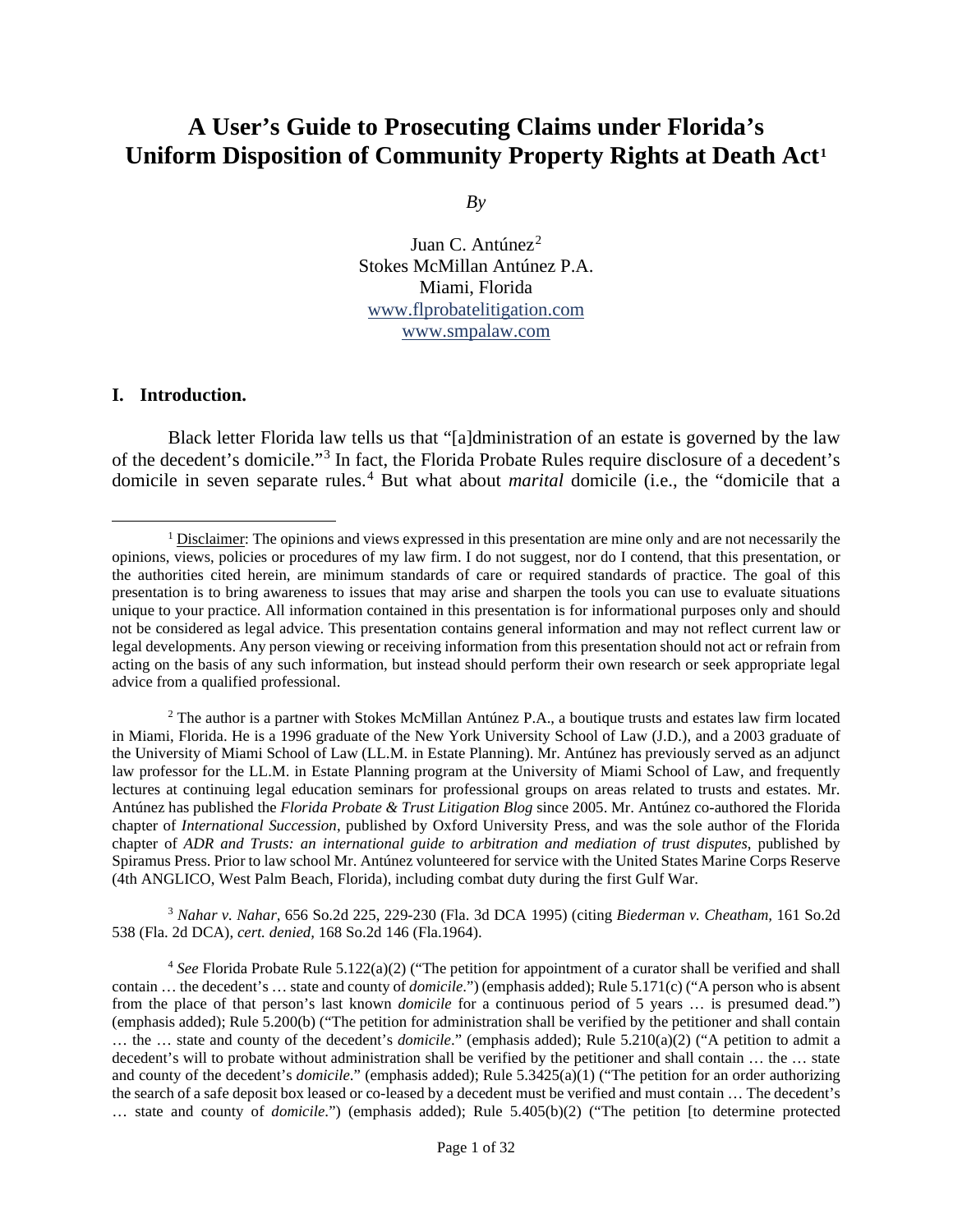husband and wife, as a married couple, have established as their home.")?<sup>[5](#page-1-0)</sup> This distinct species of domicile is never even mentioned in Florida's probate rules. So it shouldn't come as a surprise to anyone that Florida attorneys may be inclined to focus primarily (perhaps exclusively) on a decedent's domicile at death. This is a trap for the unwary. Why? Because a decedent's marital domicile – which in today's highly mobile society often changes multiple times over the course of a lifetime – can



dramatically reshape the ultimate disposition of a Florida estate if at any time in the past the decedent's marital domicile was located in a "community property" jurisdiction.

The choice-of-law rules underlying community-property claims in Florida probate proceedings were codified in the Uniform Disposition of Community Property Rights at Death Act (the "Uniform Act"). To date, the Uniform Act's been adopted in 17 common-law states.<sup>[6](#page-1-1)</sup> Florida adopted its version of the Uniform Act in 1992 ("Florida CP Act").<sup>[7](#page-1-2)</sup> "The purpose of the [Uniform Act] is to preserve the rights of each spouse in property which was community property prior to change of domicile, as well as in property substituted therefor where the spouses have not indicated an intention to sever or alter their 'community' rights. It thus follows the typical pattern of

<span id="page-1-1"></span><sup>6</sup> *See* Disposition of Community Property Rights at Death Act (1971), list of adopting jurisdictions. Available at: [https://www.uniformlaws.org/committees/community-home?communitykey=cc060023-d743-4d32-b7e5-](https://www.uniformlaws.org/committees/community-home?communitykey=cc060023-d743-4d32-b7e5-35b12cba4fb8&tab=groupdetails) [35b12cba4fb8&tab=groupdetails](https://www.uniformlaws.org/committees/community-home?communitykey=cc060023-d743-4d32-b7e5-35b12cba4fb8&tab=groupdetails)

<span id="page-1-2"></span><sup>7</sup> *See* Fla. Stat. § 732.216 (Sections 732.216-732.228 may be cited as the "Florida Uniform Disposition of Community Property Rights at Death Act."). *Laws 1992, c. 92-200, § 4*.

homestead real property owned by the decedent] shall be verified by the petitioner and shall state ... the county of the decedent's *domicile* at the time of death." (emphasis added); Rule 5.530(a)(2) ("The petition [for summary administration] must be verified as required by law and must contain … the … state and county of the decedent's *domicile*.") (emphasis added).

<span id="page-1-0"></span><sup>5</sup> *See* Black's Law Dictionary (11th ed. 2019) (defining "matrimonial domicile"). *See also Farrell v Farrell*, 710 So.2d 151, 152 (Fla. 3d DCA 1998) ("[Appellee] argues, and we agree, that the *only place* where the parties had established a matrimonial domicile is in Florida, as this is the *only state* where the "parties lived together as husband and wife either actually or constructively." (quoting Black's Law Dictionary definition of matrimonial domicile) (emphasis in original); *Gould v. Gould*, 194 N.Y.S. 745, 747-748 (N.Y. App. Div. 1922) ("While it is true that a man can have but one domicile, it does not necessarily follow that the husband and wife may not establish a matrimonial domicile different from that of the husband. … [T]here can be a personal domicile distinct from the matrimonial domicile. The matrimonial domicile … may be defined to be the place where a husband and wife have established a home, in which they reside in the relation of husband and wife. It is the place where the marital contract is being performed; and although one party or the other may abandon the relation and leave the jurisdiction, nevertheless the res remains in the place where the contract was last being performed.")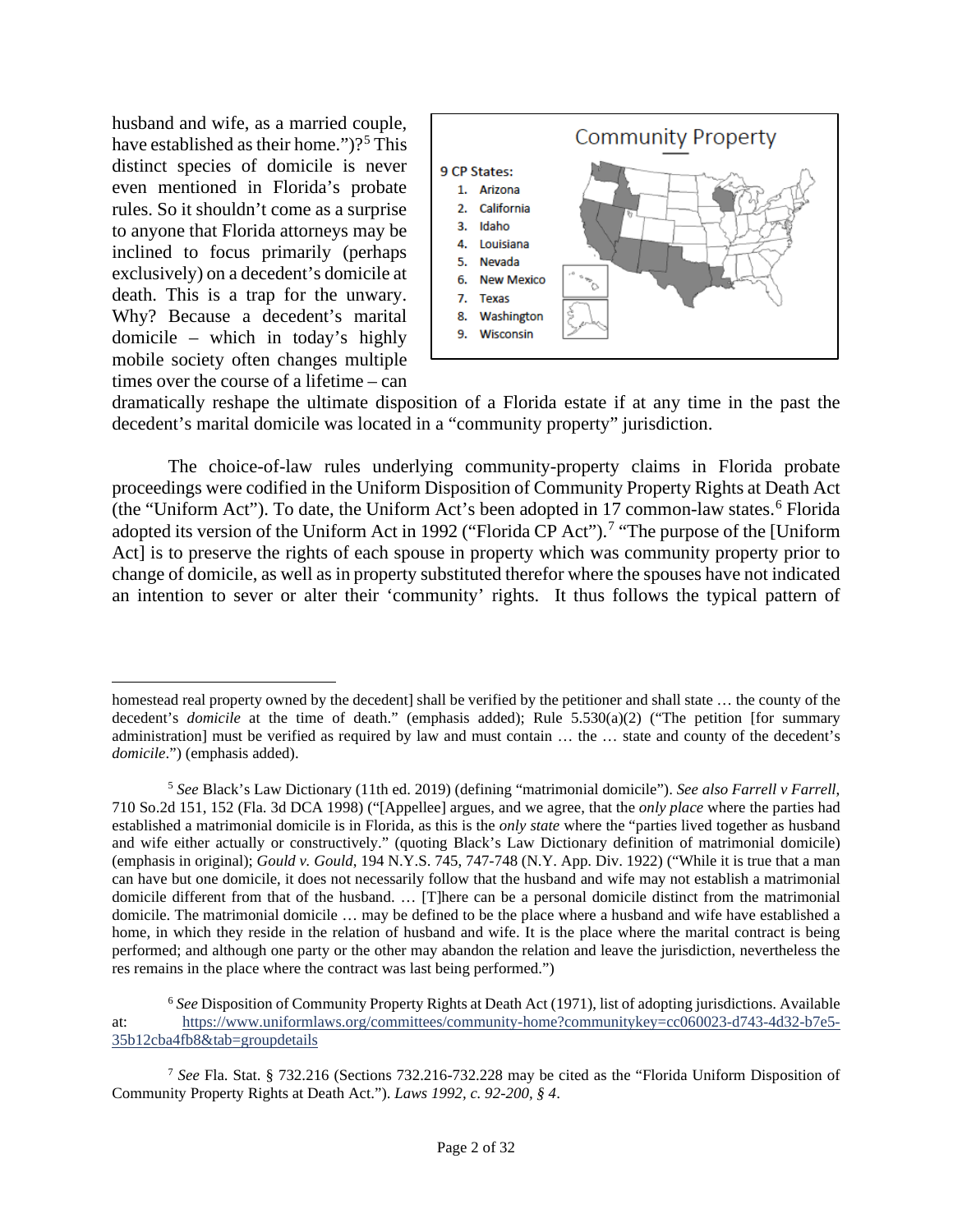community property which permits the deceased spouse to dispose of 'his half' of the community property, while confirming the title of the surviving spouse in 'her half.'"[8](#page-2-0)

There are three must-read cases any Florida probate attorney tasked with evaluating a community-property claim should analyze. The first is *Quintana v. Ordono,*195 So.2d 577 (Fla. 3d DCA 1967)*,* a pre-Uniform Act opinion applying the "partial mutability" choice-of-law rule to community-property claims that has since been codified in the Uniform Act and Florida's CP Act. It's also one of only two Florida appellate decisions in the last 50 years directly addressing community property claims in a Florida probate proceeding. The second is *Estate of Bach*, 548 N.Y.S.2d 871 (Sur. Ct. 1989), a New York Surrogate's Court judgment providing a detailed roadmap for how asset tracing works in these cases and also the proper procedure for spouses seeking to prosecute community-property claims in jurisdictions that have adopted the Uniform Act (New York adopted its version of the Uniform Act in 1981). Finally, there's *Johnson v. Townsend*, 259 So. 3d 851 (Fla. 4th DCA 2018), the first and only appellate decision to examine Florida's CP Act and to apply Florida's probate creditor filing deadlines to these claims (in this case the claim was filed late, and thus forfeited). *Johnson* is especially important because it underscores the very narrow window of opportunity afforded to surviving spouses seeking to prosecute claims under Florida's CP Act. All three of these cases are discussed in depth below under the "Case Studies" subheading of these materials.

### **A. Community-property states and spousal property rights:**

There are two distinct property systems in the United States: common law and community property. "Common law is the dominant property system in the United States and has been adopted by 41 states [including Florida]. The theory underlying common law is that each spouse is a separate individual with separate legal and property rights."<sup>[9](#page-2-1)</sup>

"The community property system has been adopted by nine states: Arizona, California, Idaho, Louisiana, New Mexico, Nevada, Texas, Washington and Wisconsin. The U.S. Territories of Guam and Puerto Rico are also community property jurisdictions."[10](#page-2-2) According to census data, U.S. community property states include our two most populous states (California at #1 and Texas at  $\#2$ ), and collectively represent over 30% of the entire U.S. population.<sup>[11](#page-2-3)</sup> "The theory underlying

<span id="page-2-0"></span><sup>8</sup> Uniform Act, Prefatory Note. Available at: [https://www.uniformlaws.org/viewdocument/final-act-with](https://www.uniformlaws.org/viewdocument/final-act-with-comments-26?CommunityKey=cc060023-d743-4d32-b7e5-35b12cba4fb8&tab=librarydocuments)[comments-26?CommunityKey=cc060023-d743-4d32-b7e5-35b12cba4fb8&tab=librarydocuments](https://www.uniformlaws.org/viewdocument/final-act-with-comments-26?CommunityKey=cc060023-d743-4d32-b7e5-35b12cba4fb8&tab=librarydocuments)

<span id="page-2-1"></span><sup>&</sup>lt;sup>9</sup> IRM § 25.18.1.2.1 (02-15-2005). Available at: https://www.irs.gov/irm/part25/irm 25-018-[001#idm140332604209888.](https://www.irs.gov/irm/part25/irm_25-018-001#idm140332604209888)

<span id="page-2-2"></span><sup>&</sup>lt;sup>10</sup> IRM § 25.18.1.2.2 (03-04-2011). Available at: [https://www.irs.gov/irm/part25/irm\\_25-018-](https://www.irs.gov/irm/part25/irm_25-018-001#idm140332604209888) [001#idm140332604209888.](https://www.irs.gov/irm/part25/irm_25-018-001#idm140332604209888)

<span id="page-2-3"></span><sup>11</sup> *See* US States - Ranked by Population 2020. Available at: [http://worldpopulationreview.com/states.](http://worldpopulationreview.com/states) *See also* U.S. Census, NST-EST2019-01: Table 1. Annual Estimates of the Resident Population for the United States, Regions, States, and Puerto Rico: April 1, 2010 to July 1, 2019. Available at: [https://www2.census.gov/programs](https://www2.census.gov/programs-surveys/popest/tables/2010-2019/state/totals/nst-est2019-01.xlsx?)[surveys/popest/tables/2010-2019/state/totals/nst-est2019-01.xlsx?#](https://www2.census.gov/programs-surveys/popest/tables/2010-2019/state/totals/nst-est2019-01.xlsx?)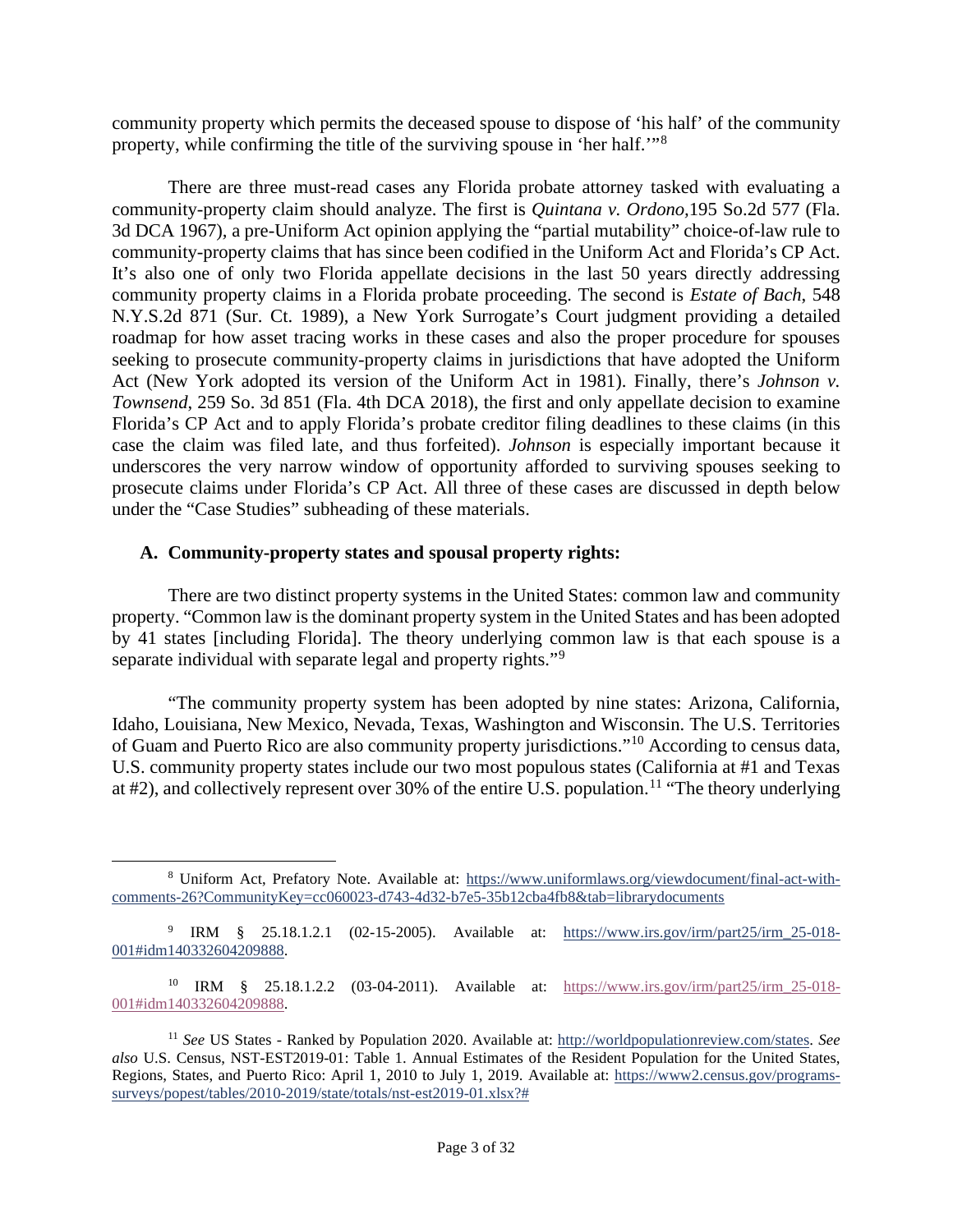community property is analogous to that of a partnership. Each spouse contributes labor (and in some states, capital) for the benefit of the community, and shares equally in the profits and income earned by the community. Thus, each spouse owns an automatic 50% interest in all community property, regardless of which spouse acquired the community property." $1\overline{2}$ 



*Source:* [https://www.youtube.com/watch?v=9c4C-VeeXUk.](https://www.youtube.com/watch?v=9c4C-VeeXUk)

### A married couple's

community property "estate" is terminated in one of only two ways: by divorce or death. By statue,<sup>[13](#page-3-1)</sup> as well as case law,<sup>[14](#page-3-2)</sup> Florida has categorically rejected all forms of community property rights in divorce proceedings. That being said, previously acquired community property rights are in practice largely preserved in these proceedings because Florida law suggests "that equal or 50/50 is the proper starting point in making an equitable distribution of marital assets,"[15](#page-3-3) regardless of whose name the asset is titled in.<sup>[16](#page-3-4)</sup> With regard to testamentary community property rights Florida's approach is distinctly different. In this context, community property rights are explicitly preserved by Florida's CP Act, if only to a limited degree.

# **B. Marital Property Choice-of-Law Rule: Partial Mutability:**

While not expressly using the term, in its *Quintana* opinion (discussed below) the 3d DCA, in accordance with broadly accepted U.S. choice-of-law principles, adopted the partial mutability

<span id="page-3-1"></span><span id="page-3-0"></span><sup>13</sup> "Title to disputed assets shall vest only by the judgment of a court. This section does not require the joinder of spouses in the conveyance, transfer, or hypothecation of a spouse's individual property; affect the laws of descent and distribution; *or establish community property in this state*." Fla. Stat. § 61.075(8) (emphasis added).

<span id="page-3-2"></span><sup>14</sup> *See Estabrook v. Wise*, 348 So.2d 355 (Fla. 1st DCA), *cert. denied*, 354 So.2d 980 (Fla. 1977), *cert. denied*, 435 U.S. 971, 98 S.Ct. 1612, 56 L.Ed.2d 63 (1978) ("Florida is not a community property state, and thus is not required to recognize an encumbrance predicated upon a foreign state's community property law. The establishment of nonrecord title interests arising out of marital claims should be settled in the forum state."); *Green v. Green*, 442 So.2d 354, 355 (Fla. 1st DCA 1983) ("Florida is not a community property state …); *Herrera v. Herrera*, 673 So.2d 143, 144 (Fla. 5<sup>th</sup> DCA 1996) ("Florida is not a community property state.")

<span id="page-3-3"></span><sup>15</sup> *Herrera*, 673 So.2d at 144*. See also* Fla. Stat. § 61.075(1) ("In a proceeding for dissolution of marriage … the court shall set apart to each spouse that spouse's nonmarital assets and liabilities, and in distributing the marital assets and liabilities between the parties, *the court must begin with the premise that the distribution should be equal*, unless there is a justification for an unequal distribution based on all relevant factors …") (Emphasis added.)

<span id="page-3-4"></span><sup>16</sup> *See* Fla. Stat. § 61.075(6)(a)1.a. ("Marital assets and liabilities" include: *Assets acquired* and liabilities incurred *during the marriage*, individually *by either spouse* or jointly by them.) (Emphasis added.)

<sup>12</sup> IRM § 25.18.1.2.2 (03-04-2011).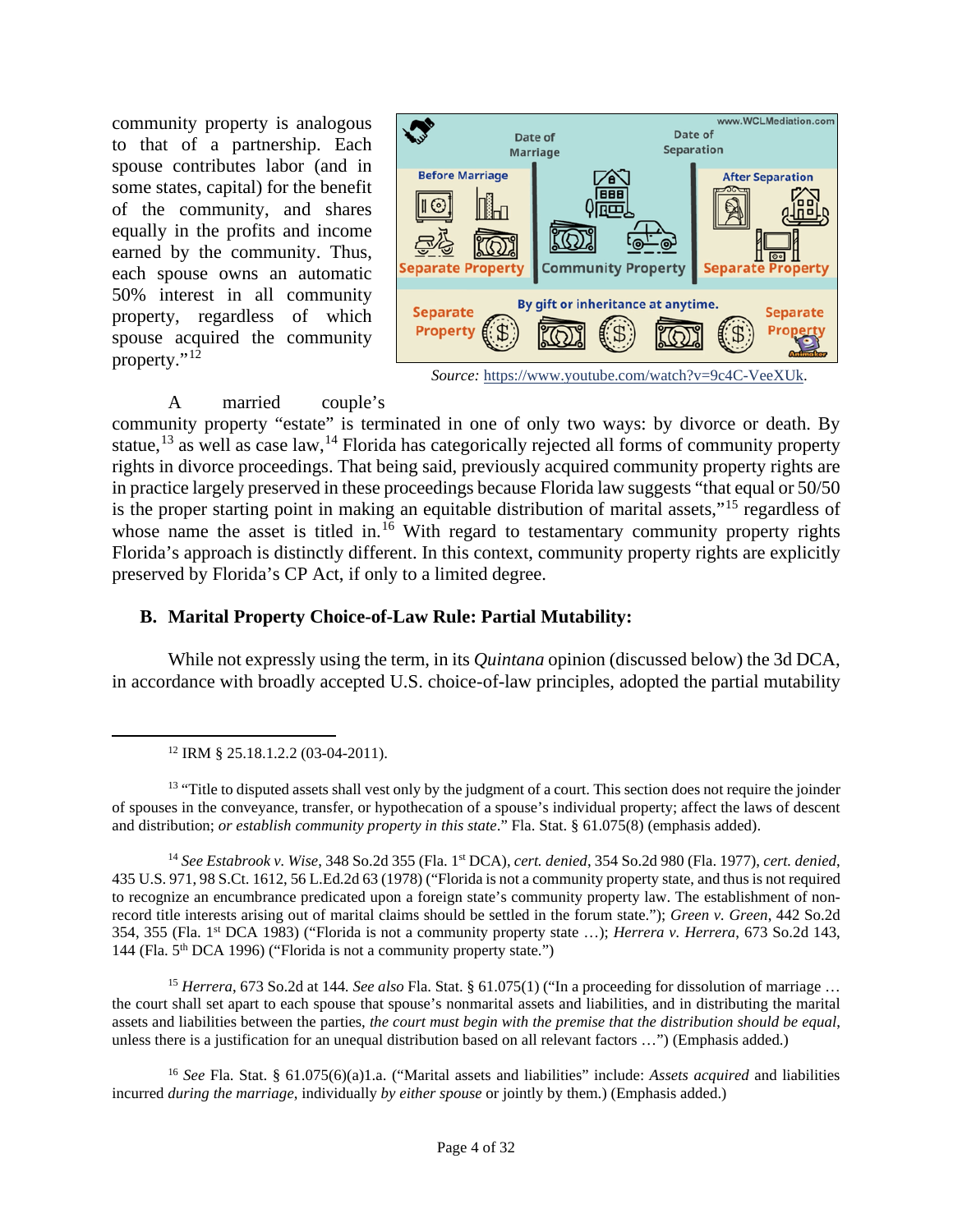choice-of-law rule for testamentary property rights of couples whose prior marital domicile was located in a community property jurisdiction.

Under this conflict-of-laws rule, the right of a spouse in a movable asset acquired during marriage is determined by the law of the state in which the spouses had their marital domicile at the time of the acquisition of the asset. Thus, if the spouses change their marital domicile during the marriage, it is entirely possible that different movable assets will be governed by different laws. This conflict-of-laws rule is widely known as "partial mutability" because the law of the original marital domicile does not remain the governing law as to assets acquired after a change in marital domicile has taken place. In other words, there is "mutability." However, it is only "partial" because with respect to rights acquired at a particular marital domicile, they are not mutable and are not lost simply by moving to a new marital domicile that does not recognize those spousal rights.<sup>[17](#page-4-0)</sup>

This choice-of-law rule has deep historical roots in the U.S.,  $^{18}$  $^{18}$  $^{18}$  is "emphasized explicitly by the Restatement (First) of Conflict of Laws § 290 and in actual application by the Restatement (Second) of Conflict of Laws § 259,"[19](#page-4-2) and was codified in the Uniform Act.

# **C. Florida's CP Act:**

Florida's CP Act is a powerful tool that can be used from the "outside in" by surviving spouses seeking recover estate assets rightfully belonging to them, and also from the "inside out" by personal representatives seeking to bring new assets into an estate for the benefit of beneficiaries or probate creditors.

But there's a catch. Florida's CP Act is not self-executing; community property rights are forfeited if not claimed during the course of a probate proceeding. And with respect to surviving spouses, the filing deadline is the same exceedingly small – and often unforgiving – set of deadlines generally applicable to probate creditors, as recently established in *Johnson v. Townsend*, 259 So. 3d 851 (Fla. 4th DCA 2018). The *Johnson* case is a cautionary tale underscoring Florida's public policy favoring the "speedy" and final determination of probate proceedings.<sup>[20](#page-4-3)</sup> And while

<sup>19</sup> *Id*. at FN 54.

<span id="page-4-0"></span><sup>17</sup> Schoenblum, Jeffrey, *U.S. Conflict of Laws Involving International Estates and Marital Property: A Critical Analysis of Estate of Charania v. Shulman*, 103 Iowa L. Rev. 2119, 2121 (2018). *See also Newman v. Newman*, 558 So.2d 821 (Miss. 1990) ("[T]he … prevailing rule in American jurisdictions [is]: The law of the domicile at the time of acquisition of movable property determines the spouse's interests. … *This rule is characterized as one of partial mutability, as distinguished from full mutability (the rights to marital property vary with the actual domicile) and immutability (the rights to marital property are governed by the law of the marital domicile*). *See* H. Marsh, *Marital Property in Conflict of Laws* 103–10 (1952).") (Emphasis added.)

<span id="page-4-1"></span><sup>18</sup> "For nearly 200 years, the prevailing doctrine in the United States has been 'partial mutability.'" *See*  Schoenblum, *supra* note 17, at 2121.

<span id="page-4-3"></span><span id="page-4-2"></span><sup>20</sup> *See Estate of Brown*, 117 So.2d 478 (Fla. 1960) ("Public policy requires that estates of decedents be speedily and finally determined."); *In re Estate of Gay*, 294 So.2d 668 (Fla. 4th DCA 1974) (The "announced public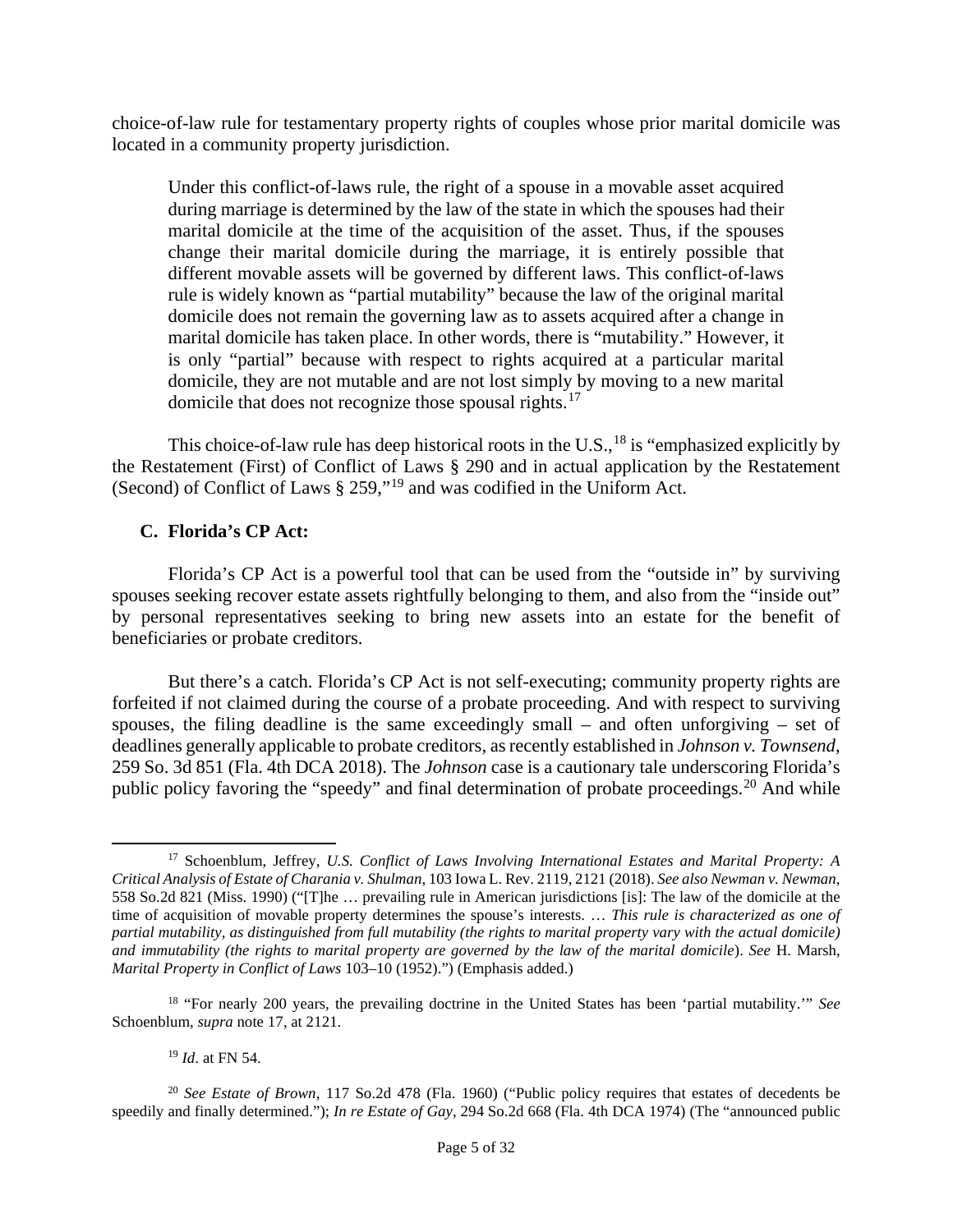personal representatives are as a general rule statutorily exempt from liability for missing these filing deadlines, their attorneys are not.<sup>[21](#page-5-0)</sup> A chilling statutory omission when coupled with Florida's third-party beneficiary rule for standing in legal malpractice actions, which opens the door to malpractice claims by non-client third party beneficiaries, such as claims asserted against a guardian's attorney by the non-client beneficiaries of the deceased ward's estate,  $22$  claims asserted by a successor personal representative against a predecessor personal representative's counsel,<sup>[23](#page-5-2)</sup> and claims asserted by a former ward against the attorney for his former court-appointed guardian.[24](#page-5-3)

### **D. The number of migrants to Florida from community property jurisdictions (both domestic and foreign) is too large to ignore.**

In most common law jurisdictions probate practitioners can take comfort in the fact that they are unlikely to ever encounter the kind of multi-jurisdictional choice-of-law/marital property

<span id="page-5-1"></span><sup>22</sup> *See Hodge v. Cichon*, 78 So.3d 719 (Fla. 5th DCA), *review denied*, 99 So.3d 942 (Fla. 2012) (The thirdparty intended beneficiary exception to the rule requiring the plaintiff in a legal malpractice action to be in privity with the attorney is not limited to will drafting cases.).

<span id="page-5-2"></span><sup>23</sup> *See Bookman v. Davidson*, 136 So.3d 1276, 1280 (Fla. 1st DCA 2014), (Successor personal representative of estate had standing and duty, pursuant to statute governing power and rights of successor representatives, to bring legal malpractice suit against attorney who had been retained by estate's original personal representative alleging that the original representative, through attorney's guidance, improperly disclaimed or transferred estate's assets; original representative had power to engage attorney and to pay attorney from estate funds and duty to pursue assets of the estate, and successor representative stepped into the shoes of original representative.)

policy of this state … requires that estates of decedents be speedily and finally determined.") (citing *Estate of Brown*, 117 So.2d 478 (Fla. 1960)).

<span id="page-5-0"></span><sup>21</sup> *See* Fla. Stat. § 732.221 ("The *personal representative has no duty* to discover whether any property held by the surviving spouse is property to which ss. 732.216-732.228 apply, unless a written demand is made by a beneficiary within 3 months after service of a copy of the notice of administration on the beneficiary or by a creditor within 3 months after the first publication of the notice to creditors.") (Emphasis added); Fla. Stat. § 732.223 ("The *personal representative has no duty* to discover whether property held by the decedent is property to which ss. 732.216-732.228 apply unless a written demand is made by the surviving spouse or the spouse's successor in interest within 3 months after service of a copy of the notice of administration on the surviving spouse or the spouse's successor in interest.") (Emphasis added.) *See also* Uniform Act, Perfection of Title of Surviving Spouse, *cmt*. ("This section is *designed to eliminate any liability of the personal representative* for a breach of his fiduciary duty by failing to search for or to discover whether property held by the decedent is property defined in [Fla. Stat. § 732.217], unless a written demand is made by the surviving spouse or the spouse's successor in interest.") (Emphasis added.)

<span id="page-5-3"></span><sup>24</sup> *Saadeh v. Connors*, 166 So.3d 959 (Fla. 4th DCA 2015) (Ward was an intended third-party beneficiary of the services provided by attorney for court-appointed emergency temporary guardian, and thus attorney owed ward a duty of care sufficient to support assertion by ward of a legal malpractice claim against attorney after the guardianship terminated.)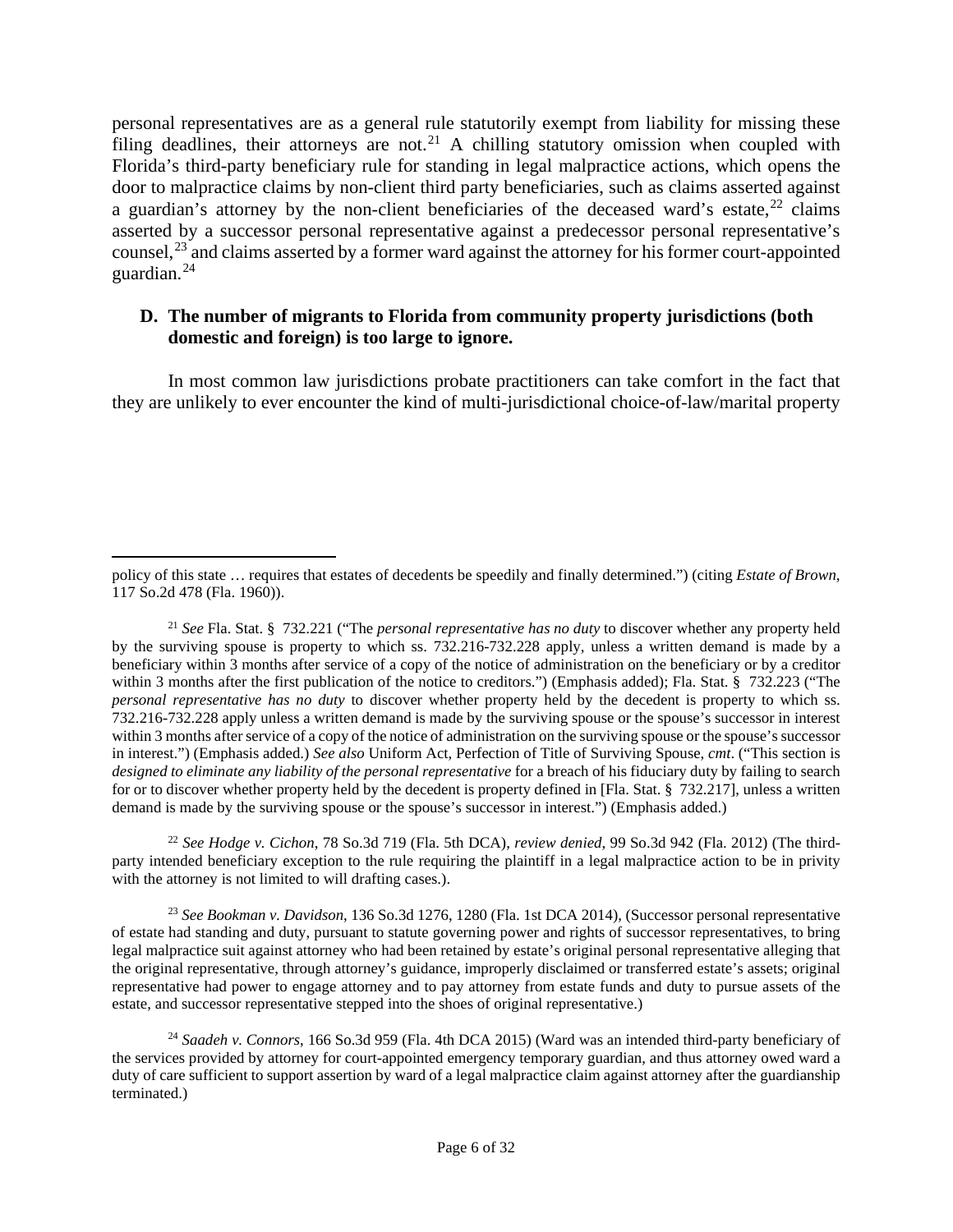issue the Uniform Act is designed to address. Not so in Florida, a longtime magnet for migrants, both domestic and international. In this state, the numbers are simply too large to ignore.

Florida is the first choice for relocating retirees within the U.S.<sup>[25](#page-6-0)</sup> And according to census data, the largest recipient of overall state-to-state migration in the  $U.S.,^{26}$  $U.S.,^{26}$  $U.S.,^{26}$  as well as the single largest recipient of all migrants from Puerto Rico (a U.S. territory and community property jurisdiction). [27](#page-6-2) To the extent any of these domestic migrants are married couples coming from any of our domestic community property jurisdictions, they bring with them their testamentary community property rights. But it doesn't end there.



The inflow of community-property couples to Florida also includes international migrants. "Under the law of most countries in continental Europe and virtually all countries in Latin America, spouses own property 'in community' unless they have expressly adopted another marital property regime such as separation of property."<sup>[28](#page-6-3)</sup> Florida is the number one destination for South American migration to the U.S.,  $29$  and according to census data, the single largest

<span id="page-6-2"></span><sup>27</sup> *See* Glassman, Brian, *A Third of Movers From Puerto Rico to the Mainland United States Relocated to Florida in 2018*, U.S. Census Bureau, Sept. 26, 2019. Available at: <https://www.census.gov/library/stories/2019/09/puerto-rico-outmigration-increases-poverty-declines.html>

<span id="page-6-3"></span><sup>28</sup> *See* Galligan, Michael W., *International Estate Planning for U.S. Citizens: An Integrated Approach*, Estate Planning, a Thomson Reuters publication (October 2009). *See also* Willey, Charles W., E*ffect in Montana of Community-Source Property Acquired in Another State (And Its Impact on a Montana Marriage Dissolution, Estate Planning, Property Transfers, and Probate)*, 69 Mont. L. Rev. 313, 365 (2008) ("At present, Cuba and all of the major countries of Latin America, excluding Honduras, utilize the community property system. … Argentina, Bolivia, Brazil and Chile speak in terms of 'marriage partnership.' El Salvador and Mexico have an optional community property system, and Paraguay and Uruguay have an 'opt-out' community property system.")

<span id="page-6-4"></span><sup>29</sup> *See* Zong, Jie and Batalova, Jeanne, *South American Immigrants in the United States*, Migration Policy Institute (Nov. 7, 2018). "In the 2012–16 period, most immigrants from South America lived in Florida (25 percent),

<span id="page-6-0"></span><sup>25</sup> *See* Silva, Derek CEPF, *Where Retirees Are Moving – 2019 Edition*, SmartAsset (April 25, 2019) (According to the study's press release, this ranking is based on net migration data form the U.S. Census Bureau and reflects the number of people age 60 and older moving into Florida minus the number moving out of Florida). Available at: [https://smartasset.com/financial-advisor/where-are-retirees-moving-2019.](https://smartasset.com/financial-advisor/where-are-retirees-moving-2019)

<span id="page-6-1"></span><sup>26</sup> *See* Kerns, Kristin and Locklear, L. Slagan, *Three New Census Bureau Products Show Domestic Migration at Regional, State, and County Levels*, U.S. Census Bureau, April 29, 2019. Available at: [https://www.census.gov/library/stories/2019/04/moves-from-south-west-dominate-recent-migration-flows.html.](https://www.census.gov/library/stories/2019/04/moves-from-south-west-dominate-recent-migration-flows.html)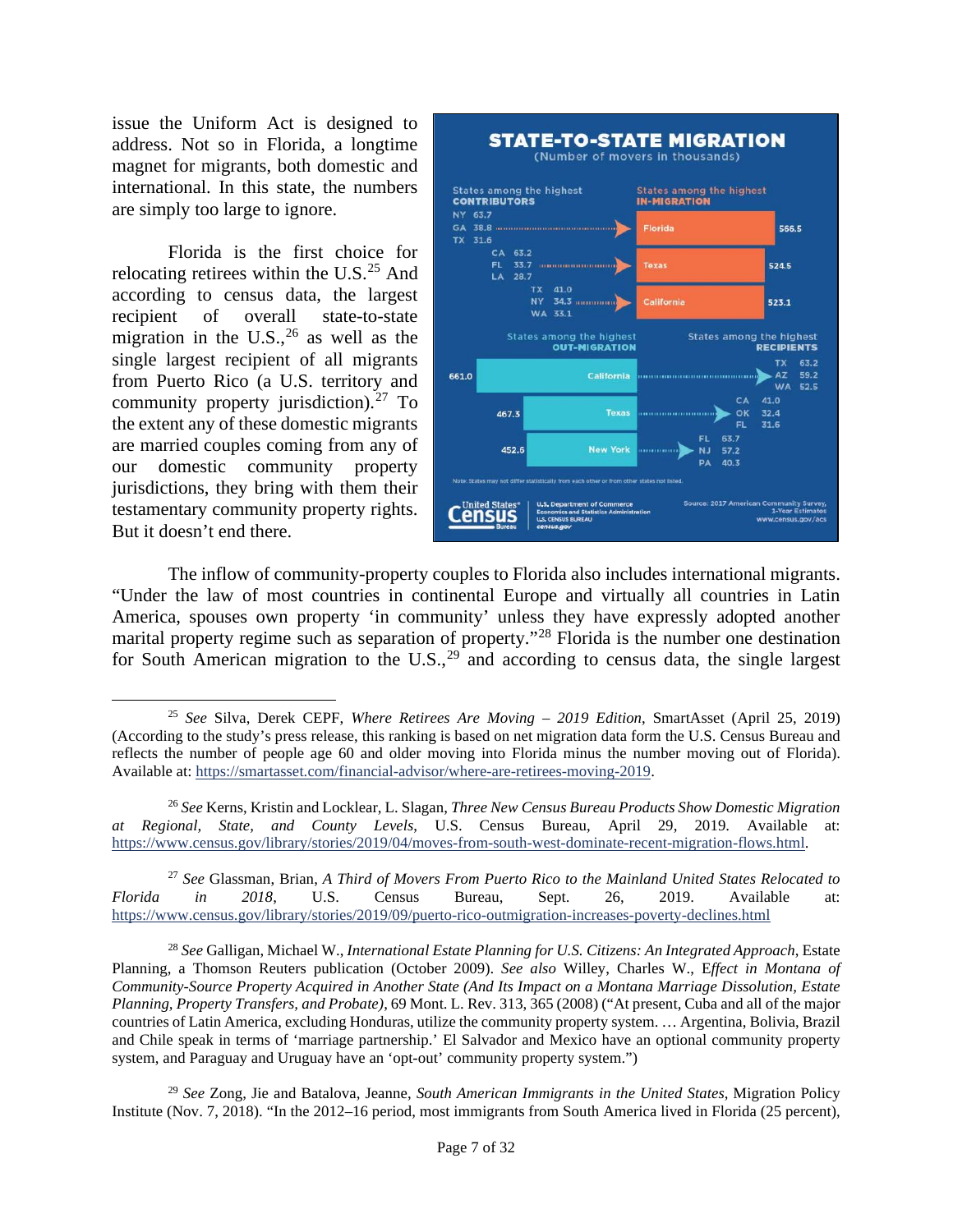recipient of all international migration to the U.S. $^{30}$  $^{30}$  $^{30}$  To the extent any of these international migrants are married and come from community property jurisdictions, they too bringing their testamentary community property rights with them.

#### **II. A deep dive into Florida's CP Act:**

The first three sections of Florida's CP Act "form the heart of the Act; the succeeding sections might almost be described as precatory and



Top States of Residence for South Americans in the United States, 2012– 16. Source: Zong, Jie and Batalova, Jeanne, *South American Immigrants in the United States*, Migration Policy Institute (Nov. 7, 2018).

have been added to clarify situations which would probably follow from the first three sections but which might raise questions."<sup>[31](#page-7-1)</sup> Fla. Stat. § 732.217 defines the scope of Florida's CP Act, Fla. Stat. § 732.218 gives rise to a series of rebuttable presumptions intended to aid in the identification and tracing of community-property assets, and Fla. Stat. § 732.219 defines a surviving spouse's dispositive rights with regard to any such assets.

New York (20 percent), or New Jersey (11 percent). The five counties with the most South Americans were Miami-Dade County in Florida, Queens County in New York, Broward County in Florida, Los Angeles County in California, and Kings County in New York. Together, these counties accounted for nearly 30 percent of the South American immigrant population in the United States. … In 2017, the five largest countries of origin were Colombia (783,000, or 24 percent of all South American immigrants), Peru (459,000, 14 percent), Ecuador (454,000, 14 percent), Brazil (451,000, 14 percent), and Venezuela (351,000, 11 percent). Together, they accounted for 78 percent of the total South American immigrant population in the United States." *Id*. Available at: [https://www.migrationpolicy.org/article/south](https://www.migrationpolicy.org/article/south-american-immigrants-united-states#DistributionStateCity)[american-immigrants-united-states#DistributionStateCity.](https://www.migrationpolicy.org/article/south-american-immigrants-united-states#DistributionStateCity)

<span id="page-7-0"></span><sup>30</sup> *See* Knapp, Anthony, *Net Migration between the U.S. and Abroad Added 595,000 to National Population Between 2018 and 2019*, U.S. Census Bureau, Dec. 30, 2019. "Florida, California, Texas, New York and Massachusetts typically gain the most migrants from abroad and comprise about half of net international migration for the nation most years. … Between the last census in 2010 and July 1, 2019, international migration added 1,107,000 people to Florida; 1,022,000 to California; 819,000 to Texas; 698,000 to New York; and 362,000 to Massachusetts." *Id*. Available at: [https://www.census.gov/library/stories/2019/12/net-international-migration-projected-to-fall-lowest](https://www.census.gov/library/stories/2019/12/net-international-migration-projected-to-fall-lowest-levels-this-decade.html)[levels-this-decade.html.](https://www.census.gov/library/stories/2019/12/net-international-migration-projected-to-fall-lowest-levels-this-decade.html)

<span id="page-7-1"></span><sup>&</sup>lt;sup>31</sup> Uniform Act, Prefatory Note.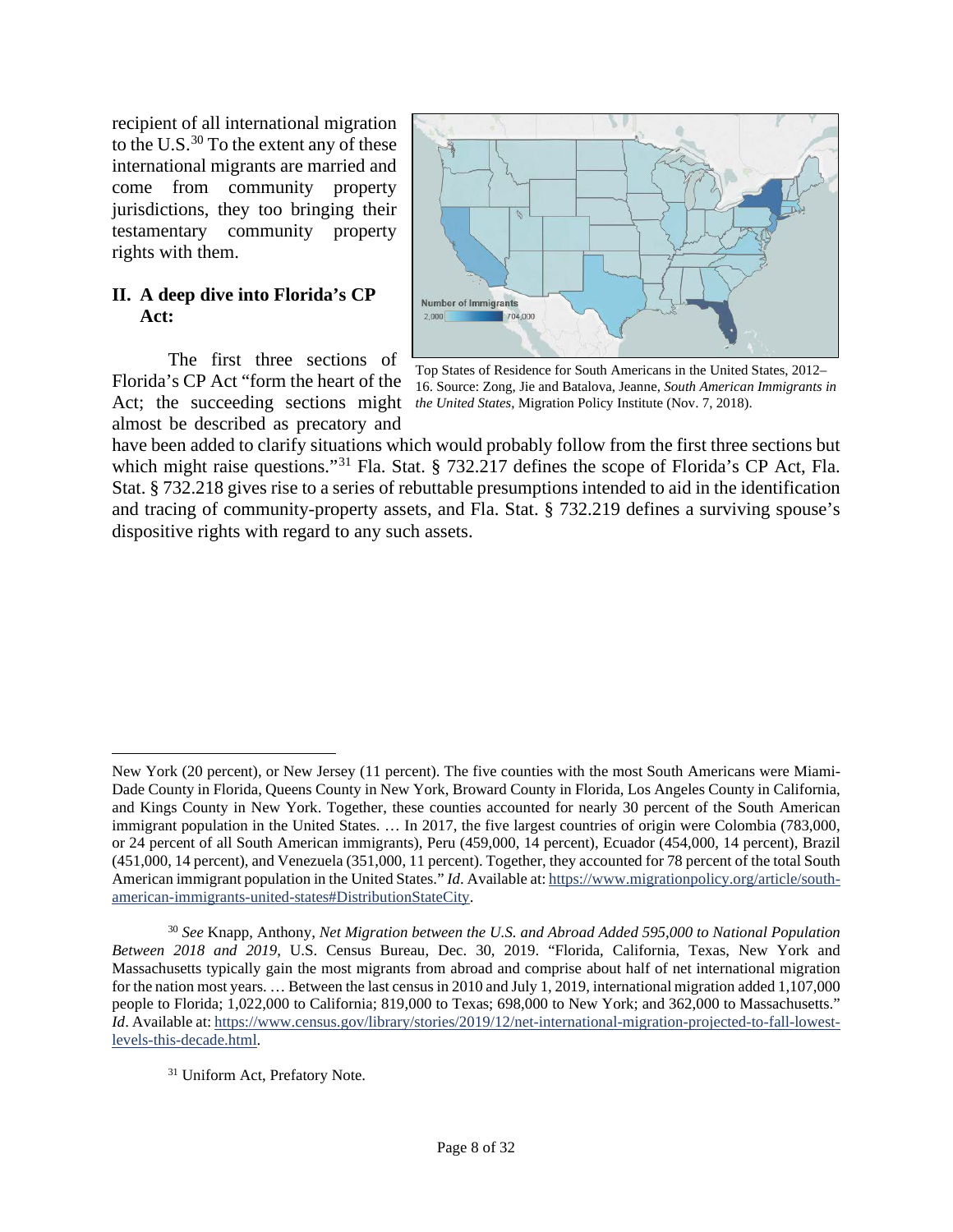# **A. Fla. Stat. § 732.217 defines the scope of Florida's CP Act:**

### **1. Personal Property:**

| Fla. Stat. $§ 732.217(1)$                                                                                                                                                                                                                                                                                                                                                                                                                                                                  | <b>Uniform Act</b>                                                                                                                                                                                                                                                                                                                                                                                                                                                                                                                                                                                                                                                                                                                           |
|--------------------------------------------------------------------------------------------------------------------------------------------------------------------------------------------------------------------------------------------------------------------------------------------------------------------------------------------------------------------------------------------------------------------------------------------------------------------------------------------|----------------------------------------------------------------------------------------------------------------------------------------------------------------------------------------------------------------------------------------------------------------------------------------------------------------------------------------------------------------------------------------------------------------------------------------------------------------------------------------------------------------------------------------------------------------------------------------------------------------------------------------------------------------------------------------------------------------------------------------------|
| Subsection (1): Personal Property                                                                                                                                                                                                                                                                                                                                                                                                                                                          | (Commentary)                                                                                                                                                                                                                                                                                                                                                                                                                                                                                                                                                                                                                                                                                                                                 |
| "[Florida's CP Act applies] to the disposition at death<br>of the following property acquired by a married person:<br>Personal property, wherever located, which: (a)<br>Was acquired as, or became and remained, community<br>property under the laws of another jurisdiction; (b)<br>Was acquired with the rents, issues, or income of, or<br>the proceeds from, or in exchange for, community<br>property; or (c) Is <i>traceable</i> to that community<br>property." (Emphasis added.) | "Subsection (1) is designed to cover all personal<br>property which was acquired while the spouses were<br>domiciled in a community property state, to the extent<br>that it would have been treated as community property<br>by that state at the time of acquisition and that no<br>further action terminated the community character of<br>the property. It also includes any property which was<br>not originally community property but became such by<br>agreement and, further, brings within the Act any<br>personal property which can be traced back to a<br>community source. Again, the Act only applies if there<br>was no severance of the community interests [per Fla.<br>Stat. § 732.225]." <sup>32</sup> (Emphasis added.) |

Uniform Act, § 1, *Example 1*. "H and W, while domiciled in California, purchased 100 shares each of A Co., B Co., and C Co. stock with community property (earnings of H). H and W were transferred to [Georgia,] a common law state which [has] not enacted this Act; while domiciled there, H sold the 100 shares of A stock and with the proceeds purchased 100 shares of D stock. Subsequently H and W became domiciled in [Florida] which had enacted this Act; H sold the B stock and 50 shares of D Co. stock and purchased 150 shares of E stock. H died domiciled in [Florida] with 100 shares of C Co., 50 shares of D Co. and 150 shares of E Co. stock; all of the stock had always been registered in H's name. All of the shares, traceable to community property or the proceeds therefrom, constitute property subject to this Act."<sup>[33](#page-8-1)</sup>

| <b>Marital</b>  | $A$ Co.   | B Co.     | $C$ Co. | D Co.    | E Co. | <b>Community</b> |
|-----------------|-----------|-----------|---------|----------|-------|------------------|
| <b>Domicile</b> |           |           |         |          |       | <b>Property</b>  |
| California      | \$100     | \$100     | \$100   | --       | --    | \$300            |
| Georgia         | $(\$100)$ | \$100     | \$100   | \$100    | $- -$ | \$300            |
| Florida         |           |           |         | $(\$50)$ |       |                  |
|                 | $- -$     | $(\$100)$ | \$100   | \$50     | \$150 | \$300            |
| Community       |           |           |         |          |       |                  |
| Property        | --        | $-$       | \$100   | \$50     | \$150 | \$300            |

#### **UNIFORM ACT,** *EXAMPLE 1***: ASSET TRACING: PERSONAL PROPERTY**

<span id="page-8-0"></span><sup>32</sup> Uniform Act, Subsection (1): Personal Property, *cmt*.

<span id="page-8-1"></span><sup>33</sup> Uniform Act, Subsection (1): Personal Property, *Example 1*.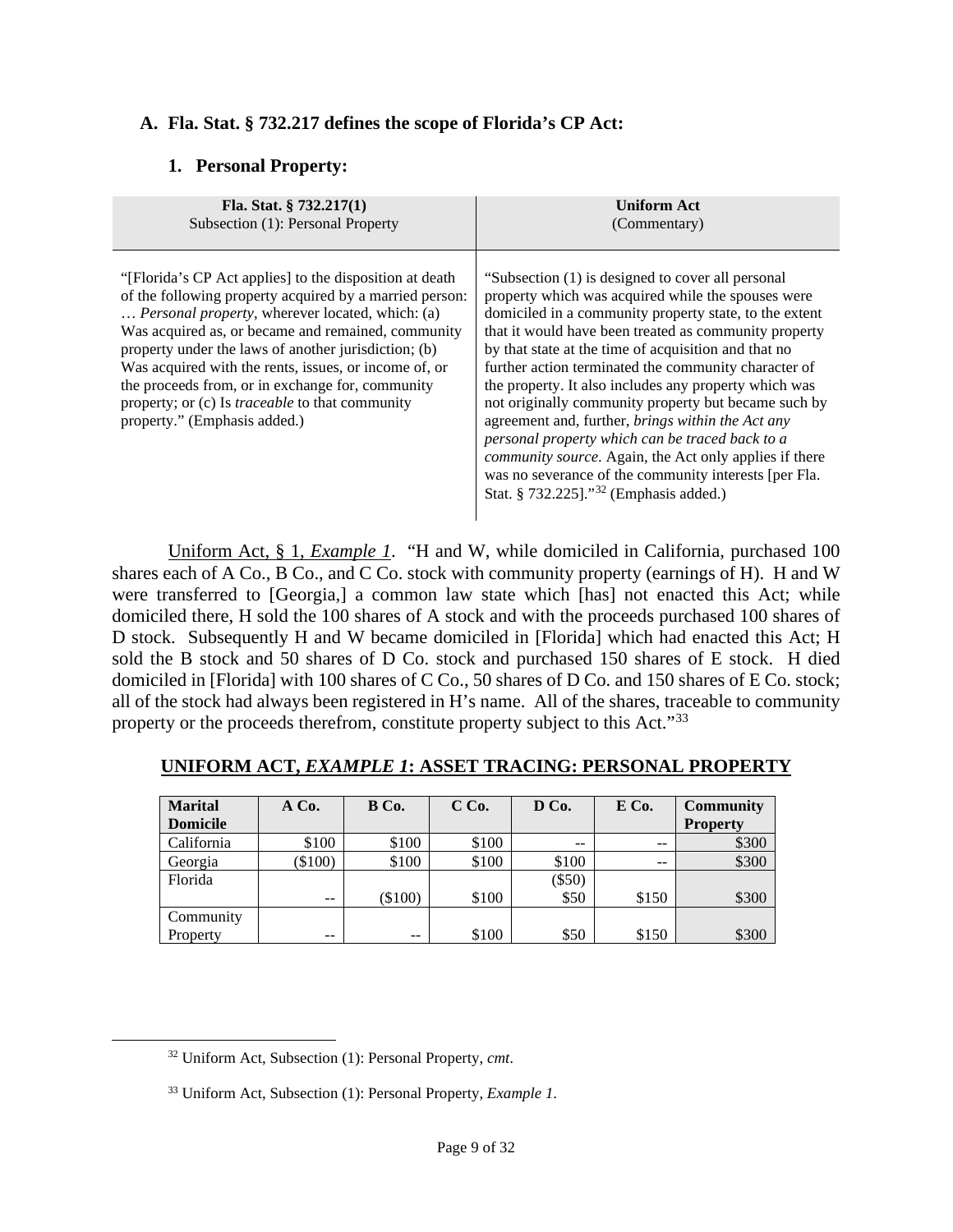# **2. Real Property:**

| Fla. Stat. $\S$ 732.217(2)                                                                                                                                                                                                                                                                                                                                                                                                                                                                                                                        | <b>Uniform Act</b>                                                                                                                                                                                                                                                                                                                        |
|---------------------------------------------------------------------------------------------------------------------------------------------------------------------------------------------------------------------------------------------------------------------------------------------------------------------------------------------------------------------------------------------------------------------------------------------------------------------------------------------------------------------------------------------------|-------------------------------------------------------------------------------------------------------------------------------------------------------------------------------------------------------------------------------------------------------------------------------------------------------------------------------------------|
| Subsection (2): Real Property                                                                                                                                                                                                                                                                                                                                                                                                                                                                                                                     | (Commentary)                                                                                                                                                                                                                                                                                                                              |
| "[Florida's CP Act applies] to the disposition at death<br>of the following property acquired by a married person:<br>Real property, except real property held as tenants<br>by the entirety, which is located in this state, and<br>which: (a) Was acquired with the rents, issues, or<br>income of, the proceeds from, or in exchange for,<br>property acquired as, or which became and remained,<br>community property under the laws of another<br>jurisdiction; or (b) Is <i>traceable</i> to that community<br>property." (Emphasis added.) | "Subsection (2) deals with real property and is<br>confined to real property located within [Florida]<br>(since presumably the law of the situs of the property<br>will govern dispositive rights). The policy and<br>operation of this subsection are intended to be the same<br>as those set forth in subsection $(1)$ ." <sup>34</sup> |

Uniform Act, § 1, *Example 2*. "H and W, while domiciled in California, purchased a residence in California. They retained the residence in California when they were transferred to Wisconsin. After becoming domiciled in Wisconsin, they used community funds, drawn from a bank account in California, to purchase a Wisconsin cottage. H and W subsequently became domiciled in [Florida]; they then purchased a condominium in [Florida] for \$20,000 using \$15,000 of community property funds drawn from their bank account in California and \$5,000 earned by H after the move to [Florida]. H died domiciled in [Florida]; title to all of the real property was in H's name. Assuming [Florida] had enacted this Act, three-fourths of the [Florida] condominium would be property subject to this Act; the [Florida] statute would not, however, apply to either the Wisconsin or California real estate. If Wisconsin had enacted this Act, the Wisconsin statute would apply to the Wisconsin cottage."[35](#page-9-1)

| <b>Marital</b><br><b>Domicile</b> | <b>California</b><br><b>Residence</b> | <b>Wisconsin</b><br>Cottage | <b>Florida</b><br>Condominium<br>$(Non-$ | <b>Community Property</b>    |
|-----------------------------------|---------------------------------------|-----------------------------|------------------------------------------|------------------------------|
|                                   |                                       |                             | Homestead)                               |                              |
| California                        | Titled in<br>H's Name                 |                             |                                          | 100%                         |
|                                   | Alone                                 |                             |                                          |                              |
| Wisconsin                         |                                       | Titled in                   |                                          | $0\%$                        |
|                                   |                                       | H's Name                    |                                          | (Wisconsin has not adopted   |
|                                   |                                       | Alone                       |                                          | the Uniform Act)             |
| Florida                           |                                       |                             | Titled in                                | 75%                          |
|                                   |                                       |                             | H's Name Alone                           | (Purchased using \$15,000 of |
|                                   |                                       |                             |                                          | community property funds     |

# **UNIFORM ACT,** *EXAMPLE 2***: ASSET TRACING: REAL PROPERTY**

<span id="page-9-0"></span><sup>34</sup> Uniform Act, Subsection (2): Real Property, *cmt*.

<span id="page-9-1"></span><sup>35</sup> Uniform Act, Subsection (2): Real Property, *Example 2*.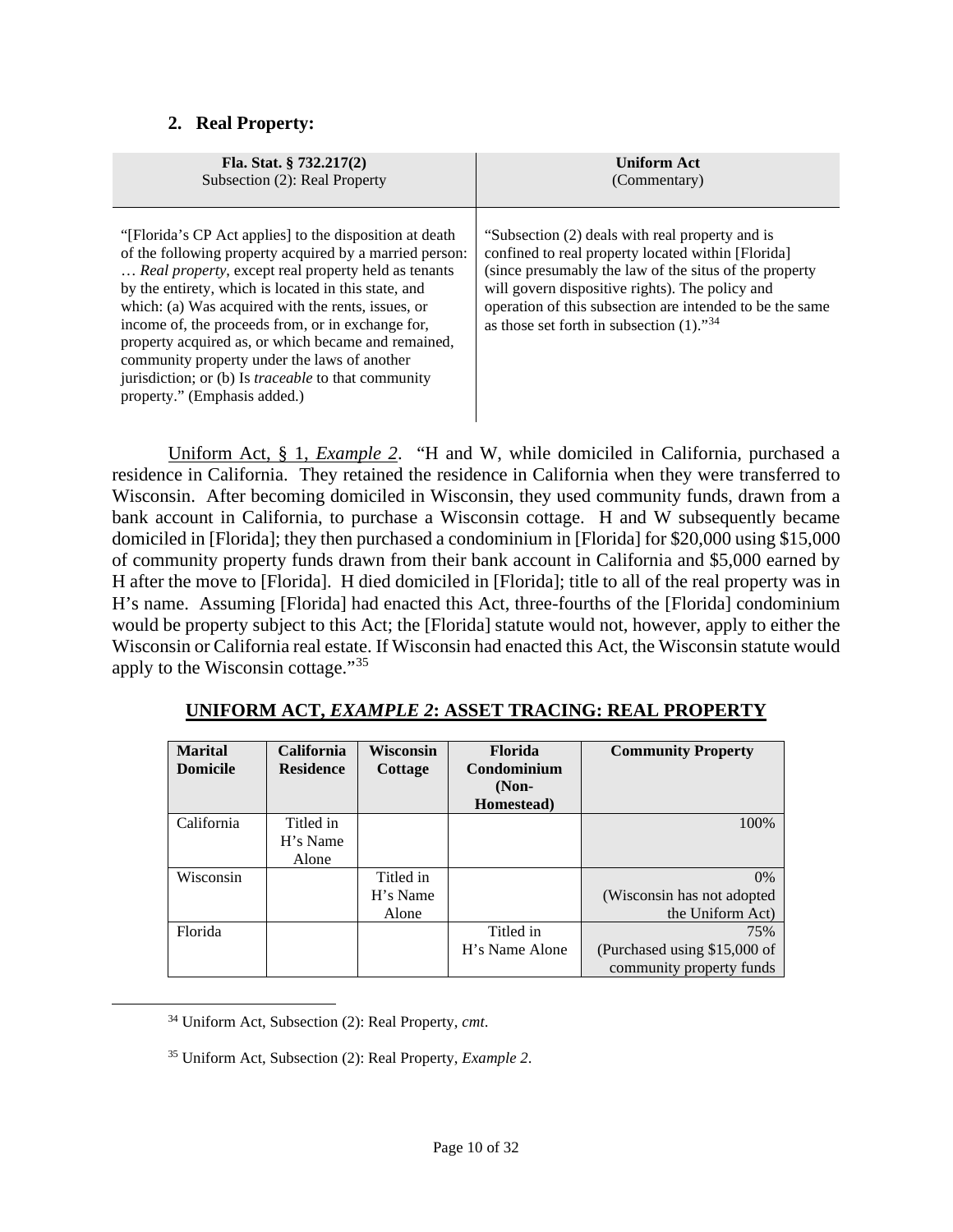| <b>Marital</b><br><b>Domicile</b> | <b>California</b><br><b>Residence</b> | Wisconsin<br>Cottage | <b>Florida</b><br>Condominium<br>$(Non-$<br>Homestead) | <b>Community Property</b>                                                                               |
|-----------------------------------|---------------------------------------|----------------------|--------------------------------------------------------|---------------------------------------------------------------------------------------------------------|
|                                   |                                       |                      |                                                        | drawn from their bank<br>account in California and<br>\$5,000 earned by H after the<br>move to Florida) |

#### **3. Marriage Requirement:**

Section 732.217 limits the scope of Florida's CP Act exclusively to property acquired by a "married" person. However, the possible universe of couples with community property rights moving to Florida is not limited to married persons. For example, California,  $36$  Washington,  $37$  and Nevada<sup>[38](#page-10-2)</sup> all extend community property rights to non-married, registered domestic partners. These non-married couples are by definition excluded from the scope of Florida's CP Act. (Registered domestic partners aren't married for federal tax purposes either.)<sup>[39](#page-10-3)</sup>

In the international context, the basic principle is that a valid marriage according to the law of a foreign nation will be recognized as such in Florida.<sup>[40](#page-10-4)</sup> This recognition is not extended to nonmarried couples who nevertheless have property rights under some form of marriage substitute. For example, "reputed spouses" under Israeli law,<sup>[41](#page-10-5)</sup> and couples in a "union in fact" under

<span id="page-10-2"></span><sup>38</sup> *See* Nev. Rev. Stat. Ann. §122A.200 (LexisNexis 2010) ("Domestic partners have the same rights … as are granted to and imposed upon spouses.").

<span id="page-10-3"></span><sup>39</sup> IRS Publication 555 (01/2019), *Community Property* ("For federal tax purposes, marriages of couples of the same sex are treated the same as marriages of couples of the opposite sex. The term 'spouse' includes an individual married to a person of the same sex. However, individuals who have entered into a registered domestic partnership, civil union, or other similar relationship, that isn't considered a marriage under state law, aren't considered married for federal tax purposes.") Available at:<https://www.irs.gov/publications/p555>

<sup>40</sup> *See generally Montano v. Montano*, 520 So.2d 52 (Fla. 3d DCA 1988).

<span id="page-10-0"></span><sup>36</sup> *See* Cal. Fam. Code § 297.5(a) (West 2006) ("Registered domestic partners shall have the same rights … as are granted to and imposed upon spouses."); Cal. Fam. Code § 760 (West 2006) ("[A]ll property, real or personal, wherever situated, acquired by a married person [or registered domestic partner] during the marriage [or registered domestic partnership] while domiciled in this state is community property.").

<span id="page-10-1"></span><sup>37</sup> *See* Wash. Rev. Code Ann. §26.16.030 (West 2011) ("Property... acquired after marriage or after registration of a state registered domestic partnership by either domestic partner or either husband or wife or both, is community property.").

<span id="page-10-5"></span><span id="page-10-4"></span><sup>41</sup> *See Cohen v. Shushan*, 212 So.3d 1113, 1116 (Fla. 2d DCA 2017) (While Israel has . . . established the reputed spouse relationship as something of an alternative to marriage, and indeed, has conferred a broad array of rights to reputed spouse couples that . . . are 'equal' to marriage, Israeli law has purposely kept the status of these two relationships separate. Reputed spouses are not married spouses under Israeli law.")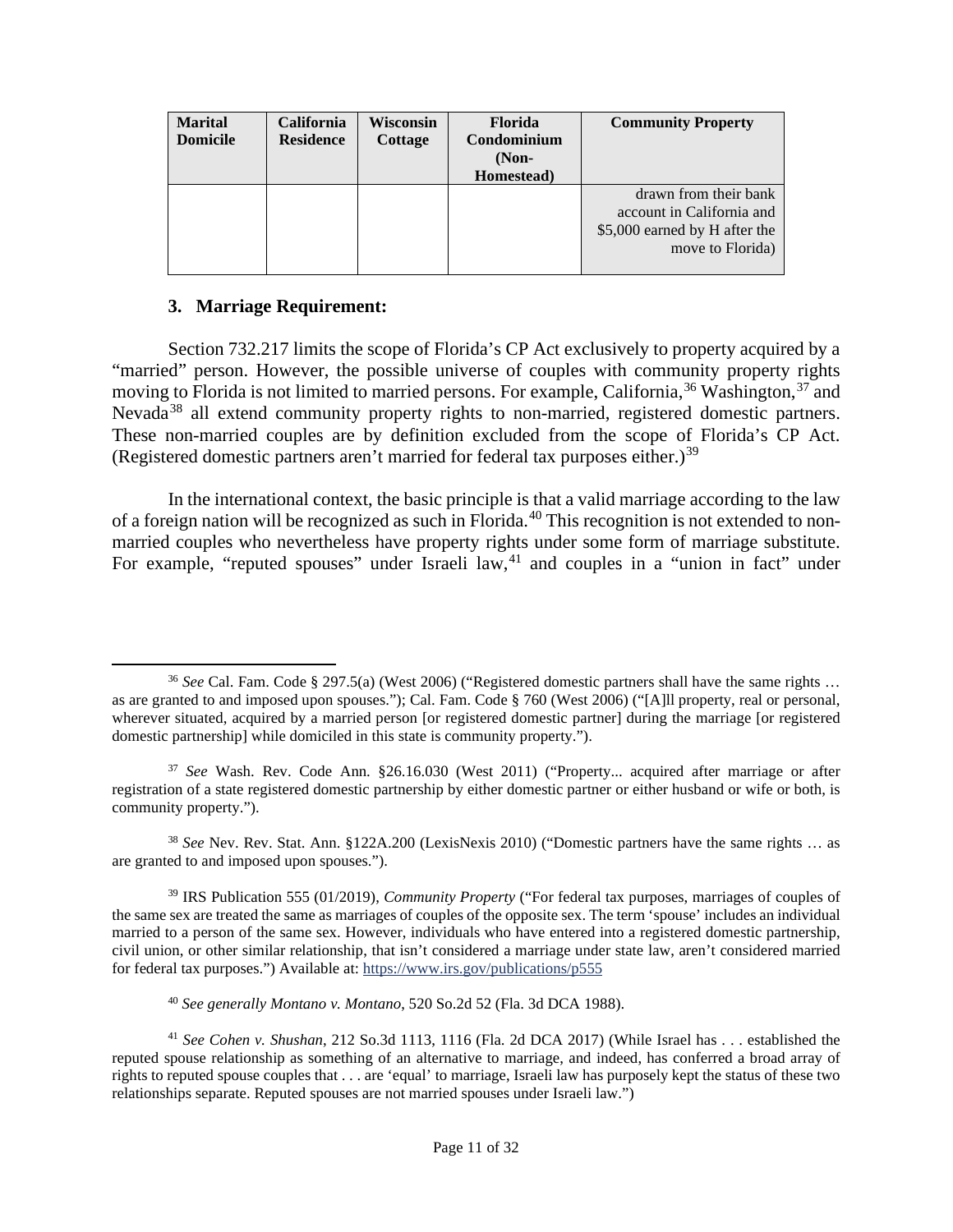Colombian law,<sup>[42](#page-11-0)</sup> have both been rejected as marriage substitutes by Florida courts. It's reasonable to assume the same result would apply in the context of Florida's CP Act.

And then there's "common law" marriage. Texas is the only community property state that permits residents to enter into a common law marriage. But there are a total of nine states and the District of Columbia that still permit couples to enter into common law marriage.<sup>[43](#page-11-1)</sup> Although Florida law no longer recognizes the validity of common law marriages contracted in this state after 1968, it will respect a common law marriage validly created in a jurisdiction recognizing such marriages, <sup>[44](#page-11-2)</sup> including presumably for purposes of Florida's CP Act.

### **B. Rebuttable presumptions applicable under Florida's CP Act:**

"The purposes of the rebuttable presumptions are simply to assist a court in applying the definitions in Section 1, through a process of tracing the property to a community property origin."[45](#page-11-3)

| Fla. Stat. $\S$ 732.218(1)<br>Florida property that is<br>presumably community property                                                                                                                                                                                                                                         | <b>Uniform Act</b><br>(Commentary)                                                                                                                                                                                                                                                                                                                                                                                                                                                                                                                                                                                                                                                                                                                                                  |
|---------------------------------------------------------------------------------------------------------------------------------------------------------------------------------------------------------------------------------------------------------------------------------------------------------------------------------|-------------------------------------------------------------------------------------------------------------------------------------------------------------------------------------------------------------------------------------------------------------------------------------------------------------------------------------------------------------------------------------------------------------------------------------------------------------------------------------------------------------------------------------------------------------------------------------------------------------------------------------------------------------------------------------------------------------------------------------------------------------------------------------|
| "Property acquired during marriage by a spouse of that<br>marriage while domiciled in a jurisdiction under whose<br>laws property could then be acquired as community<br>property is <i>presumed</i> to have been acquired as, or to<br>have become and remained, property to which these<br>sections apply." (Emphasis added.) | "Subsection (1) of Section 2 deals with property<br>acquired by the spouses while domiciled in a<br>community property state. It thus provides that if one<br>of the spouses acquired property while so domiciled,<br>such property is 'presumed' (a rebuttable presumption)<br>to have been and remained community. It may be<br>shown, of course, that such property was the separate<br>property of the spouse and the law of the state of<br>domicile may furnish the rule. For example the law of<br>community domicile may provide the rule that property<br>acquired in the name of the wife shall be deemed to be<br>her separate property or that a particular subsequent act<br>effectively severed the community property<br>interests." <sup>46</sup> (Emphasis added.) |

# **1. What "Comes In": Florida property that is presumed to be community property:**

<span id="page-11-0"></span><sup>42</sup> *See American Airlines v. Mejia*, 766 So.2d 305 (Fla. 4th DCA 2000) ("*Unión Marital de Hecho*" under Colombian law was not the equivalent of common law marriage in the United States, and thus, partner to *unión* could not be a surviving spouse under state law for purposes of Wrongful Death Act.)

<span id="page-11-1"></span><sup>43</sup> *See* Goffe, Wendy, *Yours, Mine and Ours: An Introduction to the Laws of the U.S. Community Property States*, Remarks at Estate Planning Essentials: Marital Deductions Post-DOMA and Community Property (July 9, 2014). Available at: [http://files.ali-cle.org/thumbs/datastorage/skoobesruoc/pdf/VCWB0709\\_chapter\\_02\\_thumb.pdf.](http://files.ali-cle.org/thumbs/datastorage/skoobesruoc/pdf/VCWB0709_chapter_02_thumb.pdf)

<span id="page-11-3"></span><span id="page-11-2"></span><sup>44</sup> *See* Fla. Stat. § 741.211 (Common-law marriages void); and *Anderson v. Anderson*, 577 So.2d 658, 660 (Fla. 1st DCA 1991) ("The law in Florida on this point is consistent with the general rule recognized in other jurisdictions that the validity of a marriage is to be determined by the law of the jurisdiction where the marriage was entered into.")

<sup>45</sup> Uniform Act, Rebuttable Presumptions, *cmt*.

<span id="page-11-4"></span><sup>46</sup> Uniform Act, Rebuttable Presumptions, Subsection (1) of Section 2, *cmt*.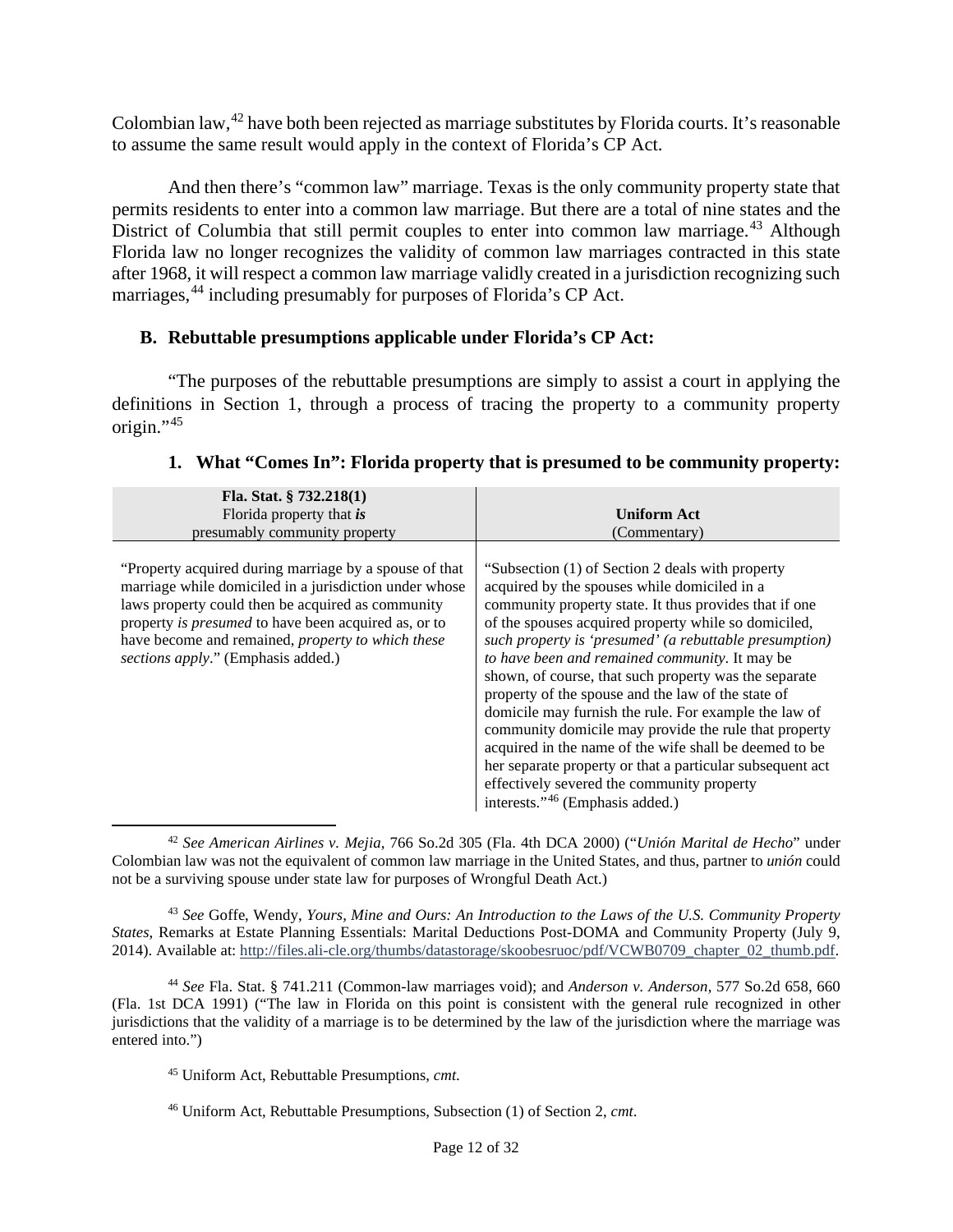Uniform Act, § 2, *Example 1*. "H, married to W and domiciled in California, acquired stock; later H and W became domiciled in [Florida]. Such property, if retained, is presumed to be property subject to this Act. By operation of Section 1 the proceeds of sale or exchange of such stock, and property acquired with the proceeds or income of such stock, would be deemed subject to the Act. If, however, upon the death of H, H's personal representative rebutted the presumption by evidence that the stock was acquired by H with his separate property (or by inheritance) neither the stock nor property acquired with that property or the income therefrom (unless the income itself would be subject to the Act because, under the applicable law, income from separate property is deemed to be community property), would be subject to this Act. Similarly, the presumption may be rebutted by showing that such property, though originally community property, was effectively severed by an act of the spouses. It should be emphasized that the presumption is simply one of procedural convenience and neither changes the nature of the property interests nor prevents an interested person from showing the separate nature of the property."[47](#page-12-0)

| <b>Marital</b>  |              | <b>Proceeds of</b> | <b>Rebuttable Presumption</b> |
|-----------------|--------------|--------------------|-------------------------------|
| <b>Domicile</b> | <b>Stock</b> | Sale/Exchange      |                               |
| California      | \$100        |                    | The CA stock, if retained, is |
| Florida         |              | \$100              | presumed to be property       |
|                 |              |                    | subject to Florida's CP Act.  |
|                 |              |                    | By operation of Fla. Stat. §  |
|                 |              |                    | 732.217 the proceeds of a     |
|                 |              |                    | sale or exchange of such      |
|                 |              |                    | stock, and property acquired  |
|                 |              |                    | in FL with the proceeds or    |
|                 |              |                    | income of such stock, would   |
|                 |              |                    | be deemed subject to          |
|                 |              |                    | Florida's CP Act.             |

#### **REBUTABLE PRESUMPTION:** *EXAMPLE 1*

**2. What "Stays Out": Florida property that is presumed NOT to be community property:**

| Fla. Stat. $§ 732.218(2)$<br>Florida property that is presumably<br><b>NOT</b> community property | <b>Uniform Act</b><br>(Commentary)                       |
|---------------------------------------------------------------------------------------------------|----------------------------------------------------------|
| "Real property located in this state, other than                                                  | "Subsection (2) sets up a rebuttable presumption that    |
| homestead and real property held as tenants by the                                                | where a domiciliary of a common law state acquired       |
| entirety, and personal property wherever located                                                  | property in such form as to indicate that title was in   |
| acquired by a married person while domiciled in a                                                 | joint tenancy, tenancy by the entireties, or some other  |
| jurisdiction under whose laws property could not then                                             | form of joint ownership with right of survivorship, it   |
| be acquired as community property and title to which                                              | will be presumed that the property is not subject to the |
| was taken in a form which created rights of                                                       | Act. This presumption was deemed appropriate as          |
| survivorship are presumed to be property to which                                                 | expressing the normal expectations of the spouses and    |
| these sections do <i>not</i> apply." (Emphasis added.)                                            | to facilitate ascertainment of title to real property    |

<span id="page-12-0"></span><sup>47</sup> Uniform Act, Rebuttable Presumptions, Subsection (1) of Section 2, *Example 1*.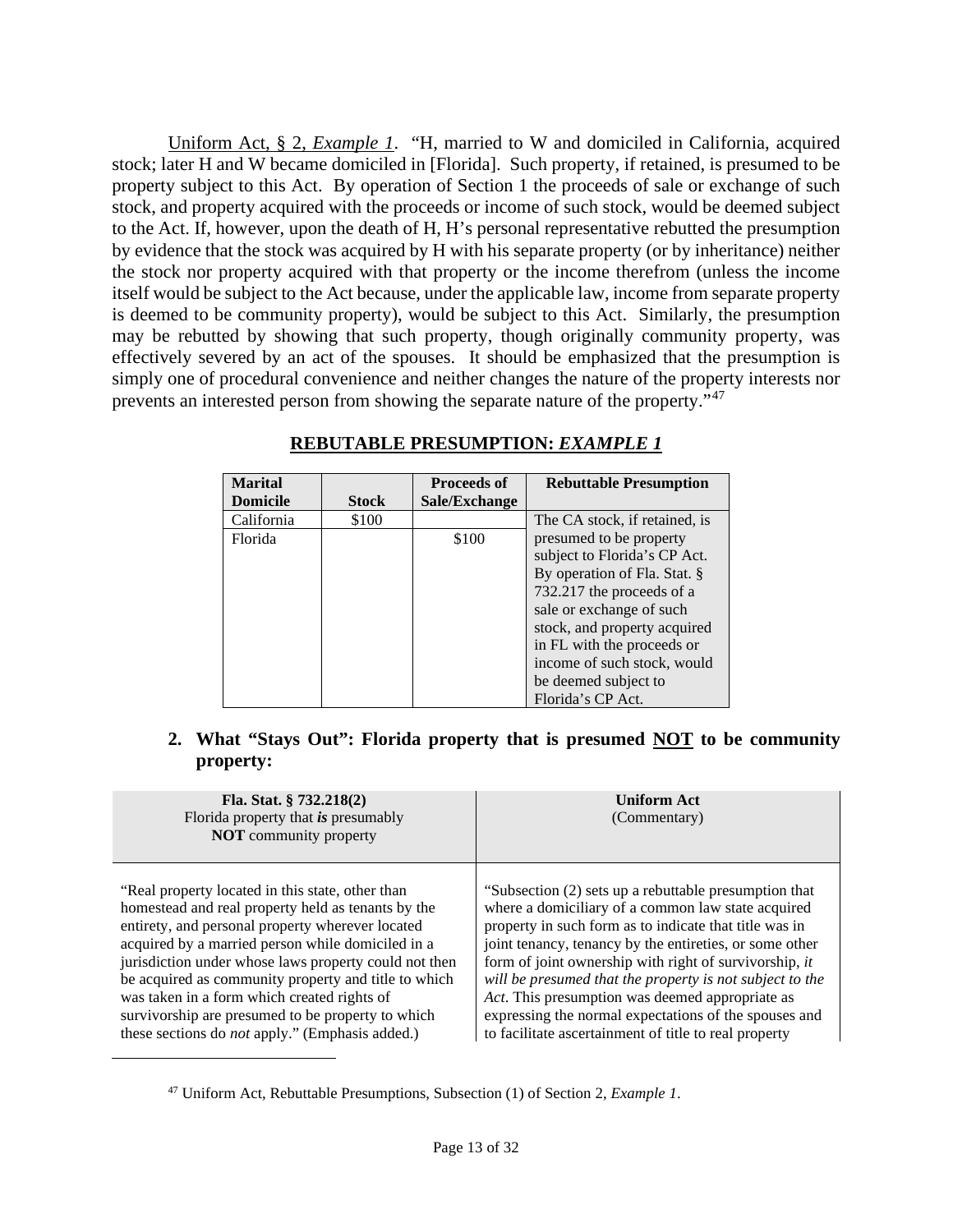| Fla. Stat. $§ 732.218(2)$<br>Florida property that is presumably<br><b>NOT</b> community property | <b>Uniform Act</b><br>(Commentary)                                                                                |
|---------------------------------------------------------------------------------------------------|-------------------------------------------------------------------------------------------------------------------|
|                                                                                                   | located in the enacting state, as well as personal<br>property wherever located." <sup>48</sup> (Emphasis added.) |

Uniform Act, § 2, *Example 2*. "John and Mary Jones, formerly domiciled in California, became domiciled in [Florida] and purchased a residence, taking title in the names of "John and Mary Jones as joint tenants, and not as tenants in common, with right of survivorship." Regardless of the source of the funds, the [Florida] residence would be presumed to be held in joint tenancy and not subject to this Act."[49](#page-13-1)

| <b>Marital</b>  | <b>Income</b> | <b>Purchase</b> | <b>Rebuttable Presumption</b>  |
|-----------------|---------------|-----------------|--------------------------------|
| <b>Domicile</b> |               | of FL real      |                                |
|                 |               | property        |                                |
| California      | \$100         |                 | Regardless of the CA source    |
| Florida         |               | \$100           | of the funds, FL real property |
|                 |               |                 | owned with rights of           |
|                 |               |                 | survivorship is presumed to    |
|                 |               |                 | be excluded from Florida's     |
|                 |               |                 | CP Act.                        |

# **REBUTABLE PRESUMPTION:** *EXAMPLE 2*

### **3. TBE and Homestead Property Excluded from Florida's CP Act:**

There are two forms of marital property Florida's CP Act excludes from a spouse's pre-existing community property rights: real property owned as tenants by the entireties ("TBE")<sup>[50](#page-13-2)</sup> and "homestead property."[51](#page-13-3) Real property owned as TBE is by definition excluded from the scope of Florida's CP Act in Fla. Stat. § 732.217(2), which provides in relevant part as follows:

Sections 732.216-732.228 apply to the disposition at death of the following property acquired by a married person: … (2) Real property, *except real property held as tenants by the entirety*, which is located in this state … (Emphasis added.)

<span id="page-13-3"></span><sup>51</sup> *See* Fla. Stat. § 732.227: "For purposes of ss. 732.216-732.228, the term 'homestead' refers only to property the descent and devise of which is restricted by s. 4(c), Art. X of the State Constitution."

<sup>48</sup> Uniform Act, Rebuttable Presumptions, Subsection (2) of Section 2, *cmt*.

<sup>49</sup> Uniform Act, Rebuttable Presumptions, Subsection (2) of Section 2, *Example 2*.

<span id="page-13-2"></span><span id="page-13-1"></span><span id="page-13-0"></span><sup>&</sup>lt;sup>50</sup> "Property held as a tenancy by the entireties possesses six characteristics: (1) unity of possession (joint ownership and control); (2) unity of interest (the interests in the account must be identical); (3) unity of title (the interests must have originated in the same instrument); (4) unity of time (the interests must have commenced simultaneously); (5) survivorship; and (6) unity of marriage (the parties must be married at the time the property became titled in their joint names)." *Beal Bank, SSB v. Almand & Assocs.*, 780 So.2d 45, 52 (Fla.2001) (footnote omitted).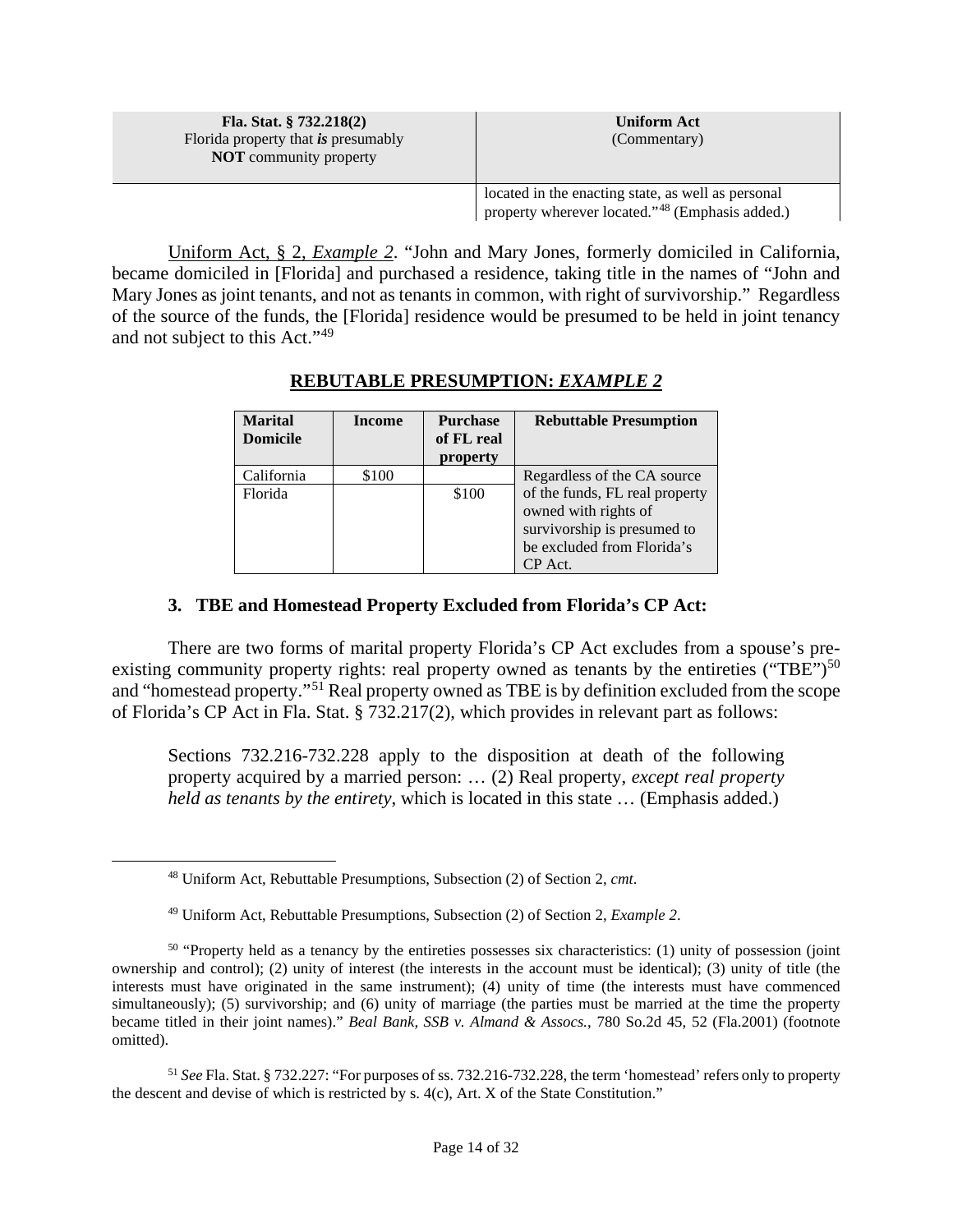And homestead property is excluded by Fla. Stat. § 732.225, which creates a "conclusive presumption" establishing that community-property spouses moving to Florida and purchasing homestead property in this state intended to "sever" any community-property interests in such property. Fla. Stat. § 732.225 provides in relevant part as follows:

The reinvestment of any property to which these sections apply in real property located in this state which is or becomes homestead property *creates a conclusive presumption* that the spouses have agreed to *terminate* the community property attribute of the property reinvested. (Emphasis added.)

TBE and homestead property are also carved out of Florida's CP Act in Fla. Stat. § 732.218(2), a poorly drafted and logically confusing amendment to the Uniform Act which states that certain real property is presumed not to be community property, but not homestead and TBE property.<sup>[52](#page-14-0)</sup> As one critic (Richard Warner) has noted, this "is a blatant double negative and hence ... cannot be used for the support of anything."<sup>[53](#page-14-1)</sup> In fact, according to Mr. Warner Florida's CP Act's entire treatment of homestead and TBE property is of dubious efficacy.<sup>[54](#page-14-2)</sup>

| Fla. Stat. § 732.219                                                                                                                                                                                                                                                                                                                                                                                                                                                                                                                                        | <b>Uniform Act</b>                                                                                                                                                                                                                                                                                                                                                                                                                                                                                                                                                                                                                                                                                                                                                                                                                                                                                |
|-------------------------------------------------------------------------------------------------------------------------------------------------------------------------------------------------------------------------------------------------------------------------------------------------------------------------------------------------------------------------------------------------------------------------------------------------------------------------------------------------------------------------------------------------------------|---------------------------------------------------------------------------------------------------------------------------------------------------------------------------------------------------------------------------------------------------------------------------------------------------------------------------------------------------------------------------------------------------------------------------------------------------------------------------------------------------------------------------------------------------------------------------------------------------------------------------------------------------------------------------------------------------------------------------------------------------------------------------------------------------------------------------------------------------------------------------------------------------|
| Disposition upon death                                                                                                                                                                                                                                                                                                                                                                                                                                                                                                                                      | (Commentary)                                                                                                                                                                                                                                                                                                                                                                                                                                                                                                                                                                                                                                                                                                                                                                                                                                                                                      |
| "Upon the death of a married person, one-half of the<br>property to which ss. 732.216-732.228 apply is the<br>property of the surviving spouse and is not subject to<br>testamentary disposition by the decedent or distribution<br>under the laws of succession of this state. One-half of<br>that property is the property of the decedent and is<br>subject to testamentary disposition or distribution under<br>the laws of succession of this state. The decedent's one-<br>half of that property is not in the elective estate."<br>(Emphasis added.) | "This section deals with the dispositive rights, at death,<br>of (1) a married person domiciled in the enacting state<br>as to personal property and (2) of any married person,<br>including a nondomiciliary of the enacting state, as to<br>real property located in the enacting state; it also sets<br>forth rules for intestate succession to property subject to<br>this Act. $\dots$<br>While [this section] applies to the dispositive rights of<br>persons domiciled in [Florida], the Act, as a practical<br>matter, may be effective as to property located outside<br>the state only to the extent that the state of the situs of<br>the property is willing to recognize the policy of the<br>domiciliary state<br>Dower and curtesy do not exist in community property<br>and have been abolished in many common law states;<br>policy considerations suggest that no such interest |

# **C. Descent and distribution of property subject to Florida's CP Act:**

<span id="page-14-0"></span><sup>52</sup> Fla. Stat. § 732.218(2) provides in relevant part as follows: "Real property located in this state, *other than* homestead and property held as tenants by the entirety, … [is] presumed to be property to which these sections *do not* apply." (Emphasis added.)

<span id="page-14-2"></span><span id="page-14-1"></span><sup>53</sup> *See* Warner, Richard M., *Florida Community Property Rights Simplified*, at 3.17, Aug. 23, 2019, 38th Annual Attorney Trust Officer Conference, The Florida Bar, Course No. 3241R. Available at: <https://www.rpptl.org/uploads/VOLUME1revised.pdf>

<sup>54</sup> *See id*. generally.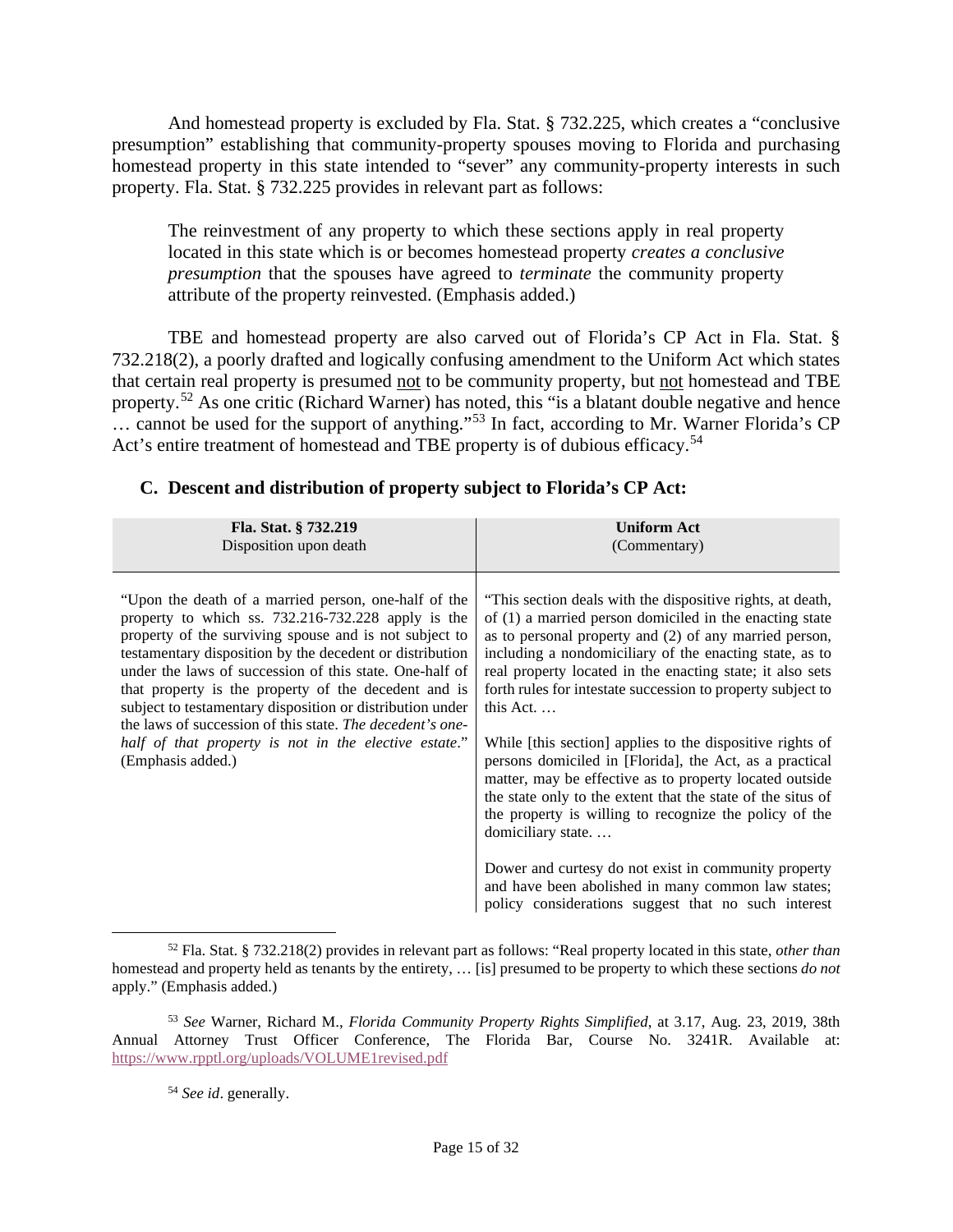| Fla. Stat. § 732.219   | <b>Uniform Act</b>                                                                                                                                                                                                                                                                                                                             |
|------------------------|------------------------------------------------------------------------------------------------------------------------------------------------------------------------------------------------------------------------------------------------------------------------------------------------------------------------------------------------|
| Disposition upon death | (Commentary)                                                                                                                                                                                                                                                                                                                                   |
|                        | should exist in property subject to this Act, since the<br>surviving spouse already has a one-half interest in such<br>property. Similar reasons suggest a denial of any right in<br>the surviving spouse to elect a statutory share in the one-<br>half of the property over which the decedent had a power<br>of disposition." <sup>55</sup> |

### **1. Testate Disposition:**

"The dispositive pattern is the usual one encountered in the community property states; the deceased spouse may dispose of his one-half of the community property, subject to the provisions of [Fla. Stat. § 732.226]."[56](#page-15-1)

Uniform Act, Testate Disposition, *Example*. "H and W were formerly domiciled in California and are now domiciled in [Florida]. All of their property was community property prior to the move from California to [Florida]. At H's death he held title to a home in [Florida] which had been purchased with the proceeds of the sale of a home in California which had been community property. Stock acquired as community property in California was held in his name in safety deposit boxes located in Illinois and [Florida]. H and W had acquired a cottage in California as community property, held in H's name, and it was so held at the time of his death. H and W acquired a [Florida] resort condominium, taking title as tenants by the entireties. H acquired bonds issued by his employer with earnings in [Florida] and held title in his own name. The [Florida] residence and the stock would be deemed property subject to this Act and H would have the right under Section 3 to dispose of half of that property by his will. The remaining property would not be deemed subject to this Act."[57](#page-15-2)

|                         | <b>Title</b> |   |            |                        |
|-------------------------|--------------|---|------------|------------------------|
| <b>Asset</b>            | $\bf H$      | W | Joint      | Subject to             |
|                         |              |   |            | <b>Florida CP Act?</b> |
| Florida RE (Home)       | X            |   |            | Yes                    |
| <b>Stock</b>            | X            |   |            | Yes                    |
|                         |              |   |            |                        |
| California RE (Cottage) | X            |   |            | NO                     |
| Florida RE (Resort      |              |   | <b>TBE</b> | NO                     |
| Condominium)            |              |   |            |                        |
| Florida Bonds           | X            |   |            | NO                     |

# **UNIFORM ACT, TESTATE DISPOSITION:** *EXAMPLE*

<sup>55</sup> Uniform Act, Disposition upon Death, *cmt*.

<span id="page-15-2"></span><span id="page-15-1"></span><span id="page-15-0"></span><sup>56</sup> Uniform Act, Disposition upon Death, *cmt*. *See also* Fla. Stat. § 732.226: "Sections 732.216-732.228 do not authorize a person to dispose of property by will if it is held under limitations imposed by law preventing testamentary disposition by that person."

<sup>57</sup> Uniform Act, Testate Disposition, *Example*.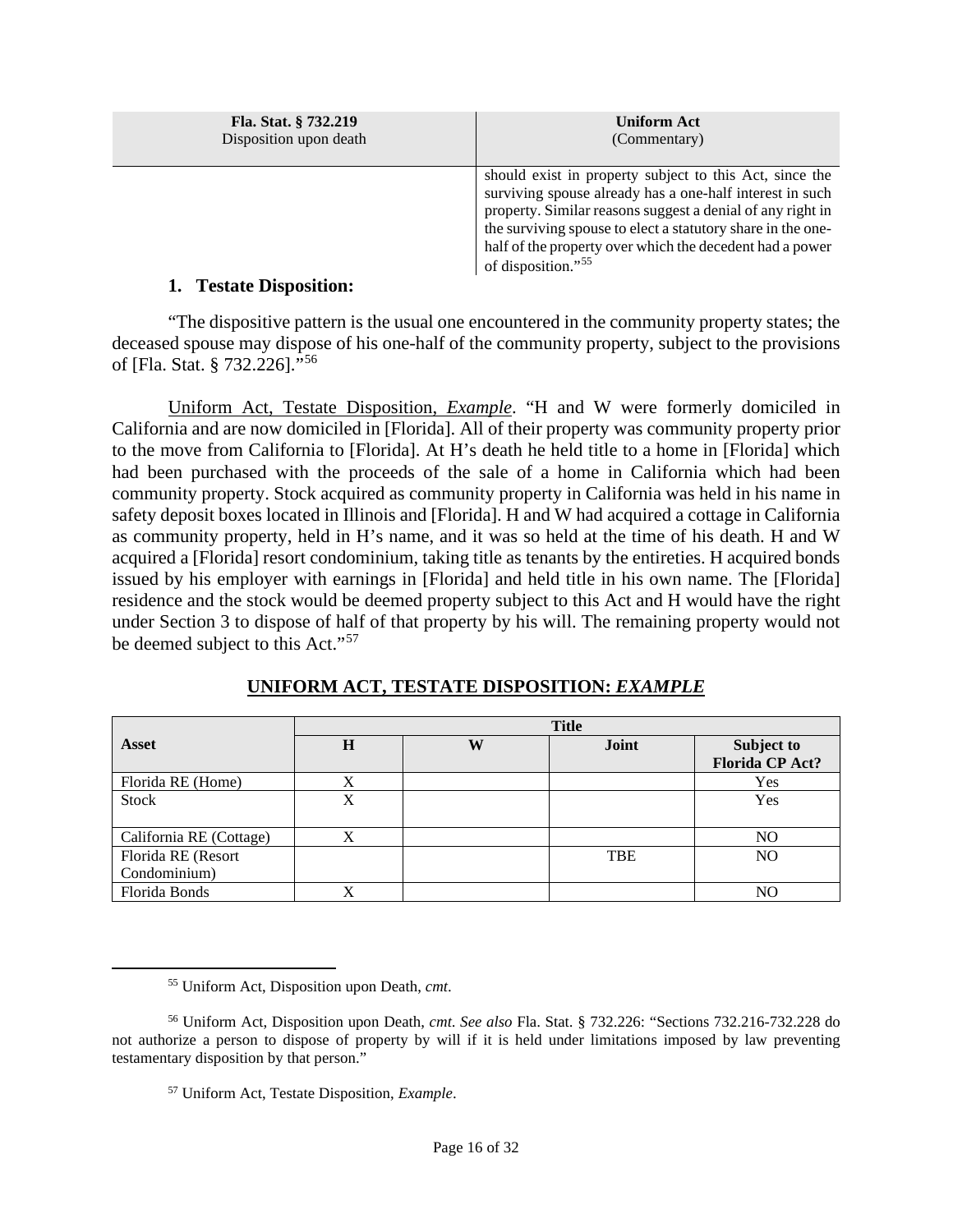### **2. Intestate Succession:**

"If the property subject to this Act passes by intestate succession, [Florida] law … applies to the decedent's one-half, again subject to [Fla. Stat. § 732.226]."[58](#page-16-0) 

Uniform Act, Intestate Succession, *Example*. "[If under Fla. Stat. § 732.102] a surviving spouse is entitled to [on-half] of the decedent's property by intestate succession, the result of the Act is to give to her [75%] of the property subject to the Act. For example, if the spouses had recently moved to a common law state and owned [\$100,000] of property (all being personal property held in the husband's name and acquired as community property), the wife would be entitled to one-half of the property [\$50,000] and would receive [one-half] of the husband's half [\$25,000] for a total of [\$75,000]."<sup>[59](#page-16-1)</sup>

|                 | <b>Spouse</b> | Children of     | <b>Total</b> |
|-----------------|---------------|-----------------|--------------|
|                 |               | <b>Prior</b>    |              |
|                 |               | <b>Marriage</b> |              |
| CP Claim        | \$50,000      | \$50,000        |              |
| <b>Succeeds</b> | \$25,000      | $(\$25,000)$    |              |
|                 | \$75,000      | \$25,000        | \$100,000    |
| % of Total      | 75%           | 25%             | 100%         |
| CP Claim        |               |                 |              |
| Fails           | \$50,000      | \$50,000        | \$100,000    |
| % of Total      | 50%           | 50%             | 100%         |

# **UNIFORM ACT, INTESTATE SUCCESSION:** *EXAMPLE*

# **D. Potential Claimants under Florida's CP Act:**

#### **1. Surviving Spouse:**

Florida's CP Act can be used from the "outside in" by a *surviving spouse* seeking to extract community property from an estate.

| Fla. Stat. § 732.223                                      | <b>Uniform Act</b>                                         |  |
|-----------------------------------------------------------|------------------------------------------------------------|--|
| Perfection of Title of Surviving Spouse                   | (Commentary)                                               |  |
| "If the title to any property to which [Florida's CP Act] | "This section simply provides for perfection of title"     |  |
| apply was held by the decedent at the time of the         | interests of the surviving spouse (e.g. where title was in |  |
| decedent's death, title of the surviving spouse may be    | the name of the deceased spouse) by orders of the court    |  |
| perfected by an order of the probate court or by          | of appropriate jurisdiction (e.g. the probate court) in    |  |
| execution of an instrument by the personal                | [Florida]." $60$                                           |  |

<span id="page-16-2"></span><span id="page-16-1"></span><span id="page-16-0"></span><sup>58</sup> Uniform Act, Disposition upon Death, *cmt*. *See also* Fla. Stat. § 732.226: "Sections 732.216-732.228 do not authorize a person to dispose of property by will if it is held under limitations imposed by law preventing testamentary disposition by that person."

<sup>60</sup> Uniform Act, Perfection of Title of Surviving Spouse, *cmt*.

<sup>59</sup> Uniform Act, Intestate Succession, *Example*.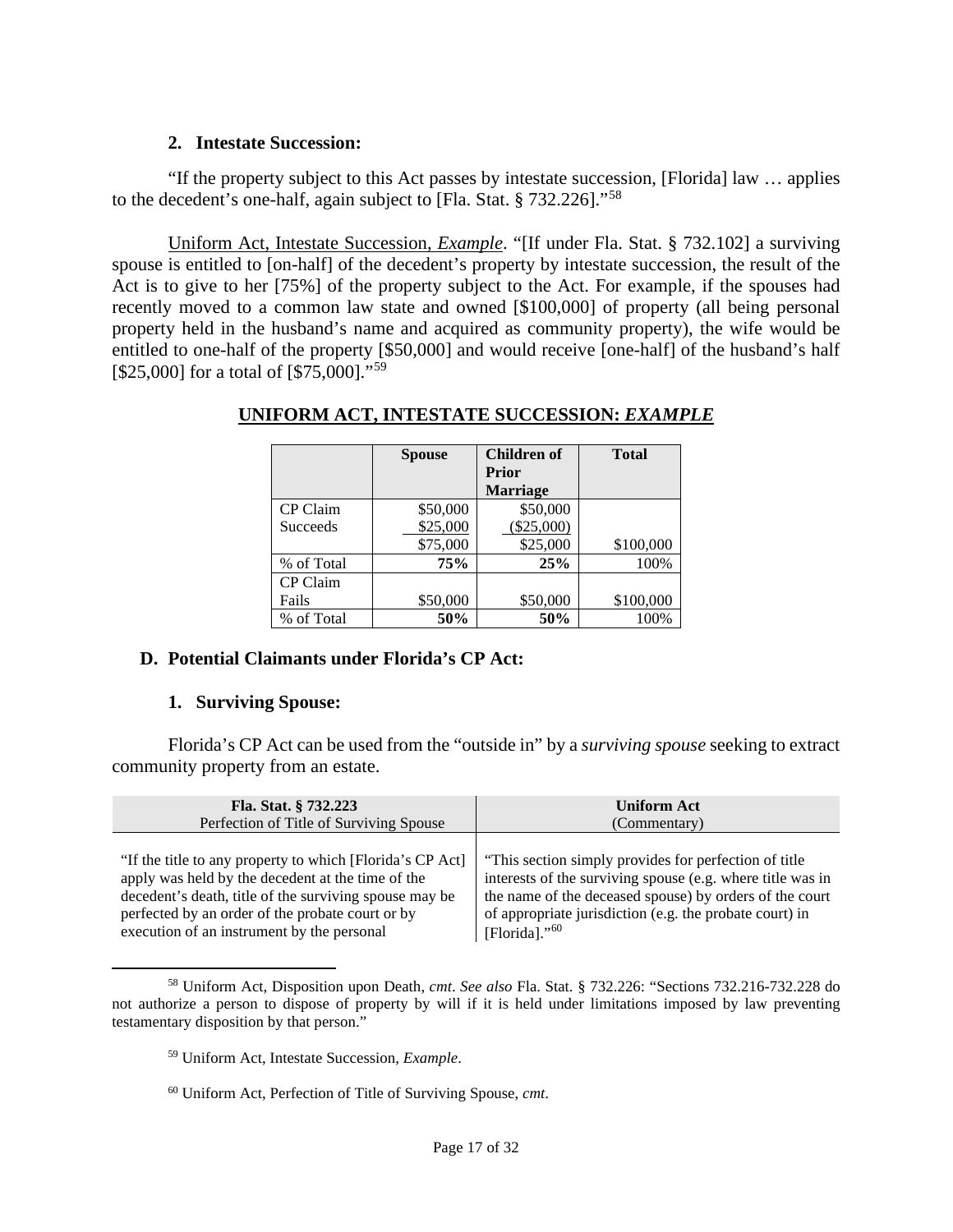| Fla. Stat. § 732.223                                     | Uniform Act  |
|----------------------------------------------------------|--------------|
| Perfection of Title of Surviving Spouse                  | (Commentary) |
| representative or the beneficiaries of the decedent with |              |
| the approval of the probate court"                       |              |

**2. Personal Representative and/or Beneficiary:**

Florida's CP Act can also be used from the "inside out" by a *personal representative/beneficiary* seeking to bring new assets into an estate by recovering community property titled in the name of a surviving spouse. This second line of recovery benefits surviving heirs and/or creditors of an otherwise insolvent estate.

For example, assume that a wife with community-property rights predeceases her husband, and that the subject community property is titled solely in her husband's name. If the beneficiaries of the wife's estate are expected to be different from the beneficiaries of her husband's estate (e.g., it's a second marriage and both spouses had children from prior marriages), the beneficiaries of wife's estate may have an interest in bringing more assets into wife's estate by claiming a one-half interest in the community property titled solely in surviving husband's name. Section 732.221 of Florida's Act provides an avenue of recourse in such cases. Assume the same facts as above, but that wife's estate is insolvent and thus unable to satisfy validly pending creditor claims. Section 732.221 of Florida's Act can also aid the creditors of wife's estate in such cases by brining new assets into the estate to satisfy their claims. In both cases the Act is used to marshal new assets into the estate of a pre-deceased spouse.

| Fla. Stat. § 732.221<br>Perfection of Title of<br>Personal Representative or Beneficiary                                                                                                                                                                                                                                                                                                                                                                                                                                                                                                                                                                                                                              | <b>Uniform Act</b><br>(Commentary)                                                                                                                                                                                               |
|-----------------------------------------------------------------------------------------------------------------------------------------------------------------------------------------------------------------------------------------------------------------------------------------------------------------------------------------------------------------------------------------------------------------------------------------------------------------------------------------------------------------------------------------------------------------------------------------------------------------------------------------------------------------------------------------------------------------------|----------------------------------------------------------------------------------------------------------------------------------------------------------------------------------------------------------------------------------|
| "If the title to any property to which [Florida's CP Act]<br>apply is held by the surviving spouse at the time of the<br>decedent's death, the personal representative or a<br><i>beneficiary</i> of the decedent may institute an action to<br>perfect title to the property.  The personal<br>representative has no duty to discover whether any<br>property held by the surviving spouse is property to<br>which ss. 732.216-732.228 apply, unless a written<br>demand is made by a beneficiary within 3 months after<br>service of a copy of the notice of administration on the<br>beneficiary or by a creditor within 3 months after the<br>first publication of the notice to creditors." (Emphasis<br>added.) | "This section is a corollary to [Fla. Stat. § 732.223].<br>Since title is apparently in the surviving spouse, the<br>section simply provides for an action by the personal<br>representative, heirs, or devisees " <sup>61</sup> |

<span id="page-17-0"></span><sup>61</sup> Uniform Act, Perfection of Title of Personal Representative, Heir or Devisee, *cmt*.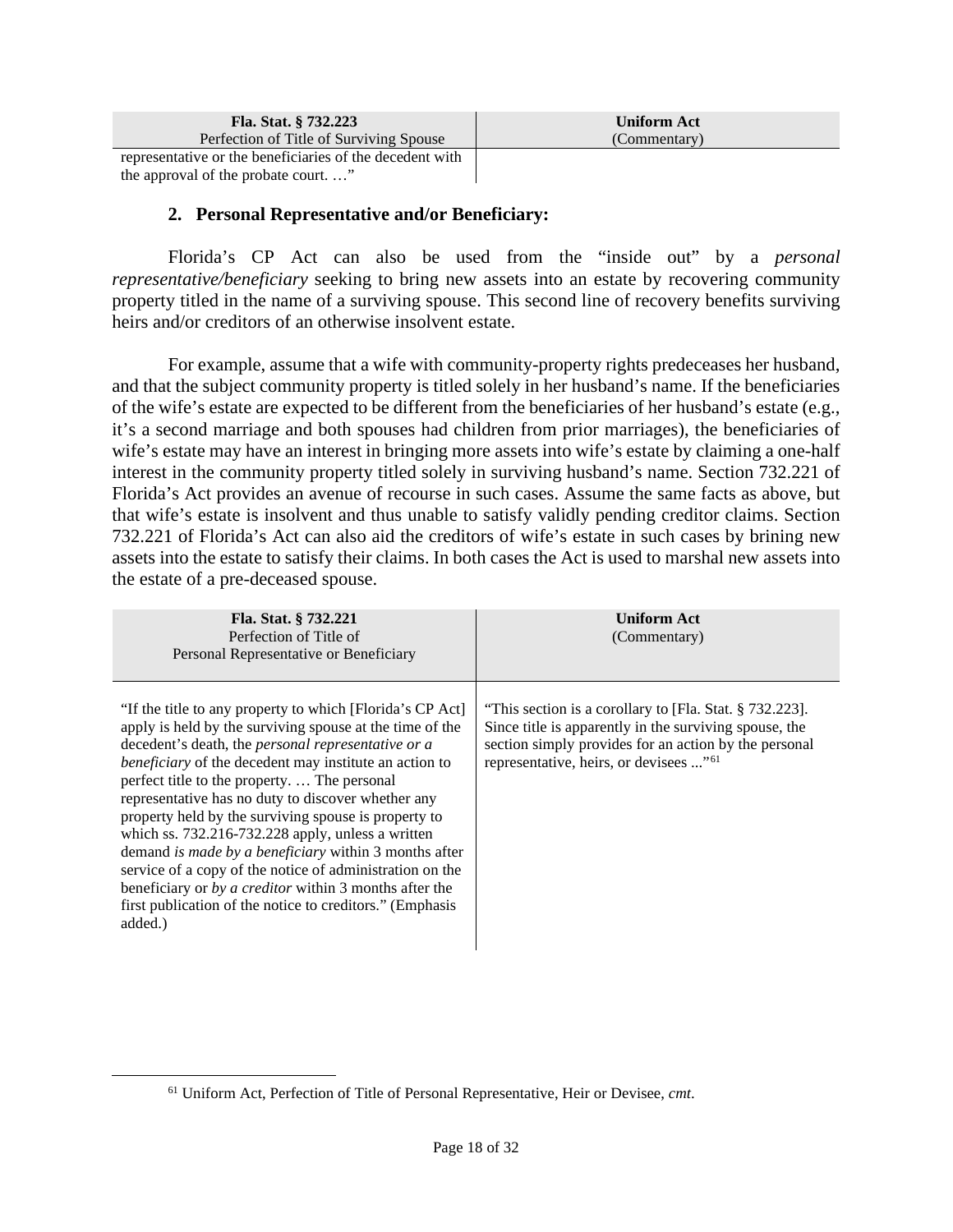#### **III.Case Studies**

#### **A.** *Quintana v. Ordono***, 195 So.2d 577 (Fla. 3d DCA 1967)**

*Quintana* involved conflicting claims by a surviving spouse and children from a prior marriage to stock of a Florida corporation purchased in the 1950s by the decedent for \$100,000, at a time when his marital domicile was located in Cuba, a community-property jurisdiction. The decedent and his wife migrated to Florida in 1960, establishing a new marital domicile in this state. In 1963 the decedent sold his Florida stock in exchange for a promissory note having a face amount of \$810,000 plus a contract "for additional monies."[62](#page-18-0) Shortly thereafter he died intestate, survived by his wife and three children form a prior marriage.

The following chart provides a rough estimate of the value of wife's community property claim, adjusted for inflation. In 1963, Florida intestate estates were divided among a decedent's heirs in equal shares, with a spouse receiving the same amount as each child.<sup>[63](#page-18-1)</sup> Thus, assuming the three named plaintiffs in this case represented all of the decedent's surviving children, the surviving spouse's intestate share would have been one-fourth (3 children  $+ 1$  spouse  $= 4$  heirs). Also, for purposes of the following chart it is assumed that the 1963 date-of-death value of the promissory note and contract is equivalent to the purchase price of the stock, which was \$100,000. Adjusted for inflation, the value of \$100,000 in 1963 is equivalent to \$835,480 in 2019,<sup>[64](#page-18-2)</sup> which is the figure used below.

|                 | Wife          | 3 Children      | <b>Total</b> |
|-----------------|---------------|-----------------|--------------|
|                 |               | from Prior      |              |
|                 |               | <b>Marriage</b> |              |
|                 | \$417.740     | \$417.740       |              |
| Wife's CP Claim | $+$ \$104,435 | $(\$104,435)$   |              |
| Succeeds        | \$522,175     | \$313,305       | \$835,480    |
| % of Total      | 62.5%         | 37.5%           | 100%         |
| Wife's CP Claim |               |                 |              |
| Fails           | \$208,870     | \$626,610       | \$835,480    |
| % of Total      | 25%           | 75%             | 100%         |
| Value of Wife's | \$522,175     |                 |              |
| CP Claim        | $(\$208,870)$ |                 |              |
| (Inflation)     | \$313,305     |                 |              |
| Adjusted)       |               |                 |              |

#### **VALUE OF WIFE'S CLAIM COMMUNITY PROPERTY UNDER INTESTATE SUCCESSION**

<span id="page-18-0"></span><sup>62</sup> *Quintana*, 195 So.2d at 578.

<span id="page-18-1"></span><sup>63</sup> *See* Fla. State. § 731.23 (1963).

<span id="page-18-2"></span><sup>64</sup> *See* US Inflation Calculator. Available at: [https://www.usinflationcalculator.com.](https://www.usinflationcalculator.com/)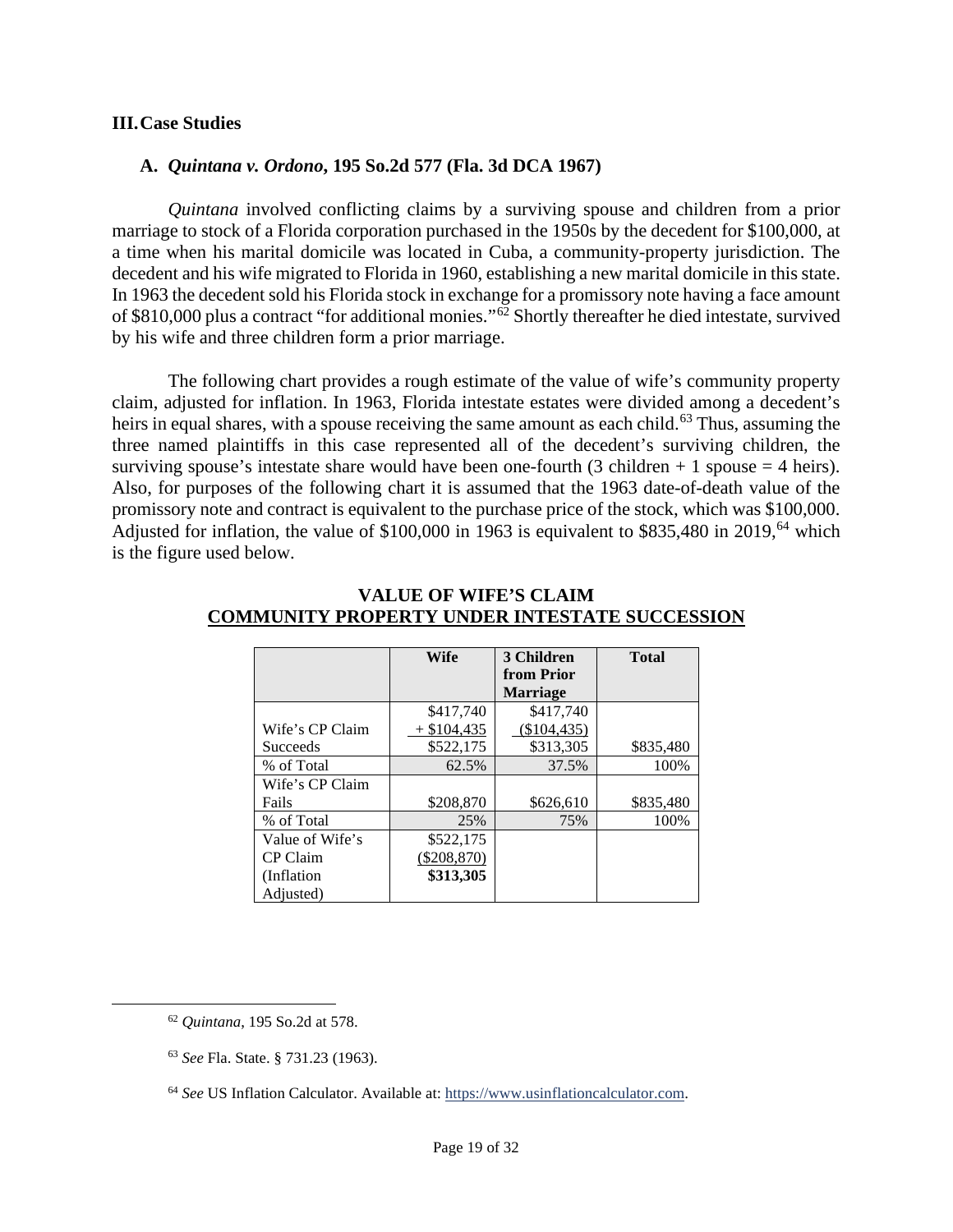### **1. Question 1: Did the decedent and the surviving spouse ever share a marital domicile in a community property jurisdiction (either domestic or foreign)? YES**

Answering this one simple question is likely the most important step in the entire process. Once Florida probate counsel are attuned to the issue of *marital domicile*, what was once an "unknown unknown"[65](#page-19-0) becomes just another issue to be worked through; no more nor less complicated than any of the other varied property-law issues that can (and often do) arise in any Florida probate proceeding. *Quintana* provides in relevant part as follows:

"The defendant and the deceased were married on September 10, 1936, in Oriente Province in Cuba. Both parties were Cuban Nationals. Under the then existing laws of Cuba the marriage was under the regime of 'Sociedad de Gananciales', a form of community property marriage. The deceased had no assets at the time of his marriage. The husband and wife were domiciled in Cuba until 1960. A Florida domicile was established when the couple moved here in 1960. They remained in Florida up to the time of the husband's death on September 1, 1963."[66](#page-19-1)

# **2. Question 2: Has the applicable filing deadline passed? NO**

Florida has a strong public policy favoring the "speedy" and final determination of probate proceedings.[67](#page-19-2) Which means most filing deadlines in probate proceedings are, by design, exceedingly short (think months, not years). These small windows of opportunity apply with equal force to our most cherished spousal protections, such as the right to claim an elective share,<sup>[68](#page-19-3)</sup> or a

<sup>66</sup> *Quintana*, 195 So.2d at 578.

<span id="page-19-2"></span><span id="page-19-1"></span><sup>67</sup> *See Estate of Brown*, 117 So.2d 478 (Fla. 1960) ("Public policy requires that estates of decedents be speedily and finally determined."); *In re Estate of Gay*, 294 So.2d 668 (Fla. 4th DCA 1974) (The "announced public policy of this state … requires that estates of decedents be speedily and finally determined.") (citing *Estate of Brown*, 117 So.2d 478 (Fla. 1960)).

<span id="page-19-0"></span><sup>65</sup> This phrase was made famous by U.S. Secretary of Defense Donald Rumsfeld. *See* DoD News Briefing – Secretary Rumsfeld and Gen. Myers, United States Department of Defense, United States Department of Defense (Feb. 12, 2002). ("Reports that say that something hasn't happened are always interesting to me, because as we know, there are known knowns; there are things we know we know. We also know there are known unknowns; that is to say we know there are some things we do not know. But there are also *unknown unknowns—the ones we don't know we don't know*. And if one looks throughout the history of our country and other free countries, *it is the latter category that tend to be the difficult ones*.") (Emphasis added.) Available at: <https://archive.defense.gov/Transcripts/Transcript.aspx?TranscriptID=2636>

<span id="page-19-3"></span><sup>68</sup> *See* Fla. Stat. § 732.2135(1) ("Except as provided in subsection (2), the election must be filed on or before the earlier of the date that is *6 months after the date of service of a copy of the notice of administration* on the surviving spouse, or an attorney in fact or guardian of the property of the surviving spouse, *or the date that is 2 years after the date of the decedent's death*.") (Emphasis added.)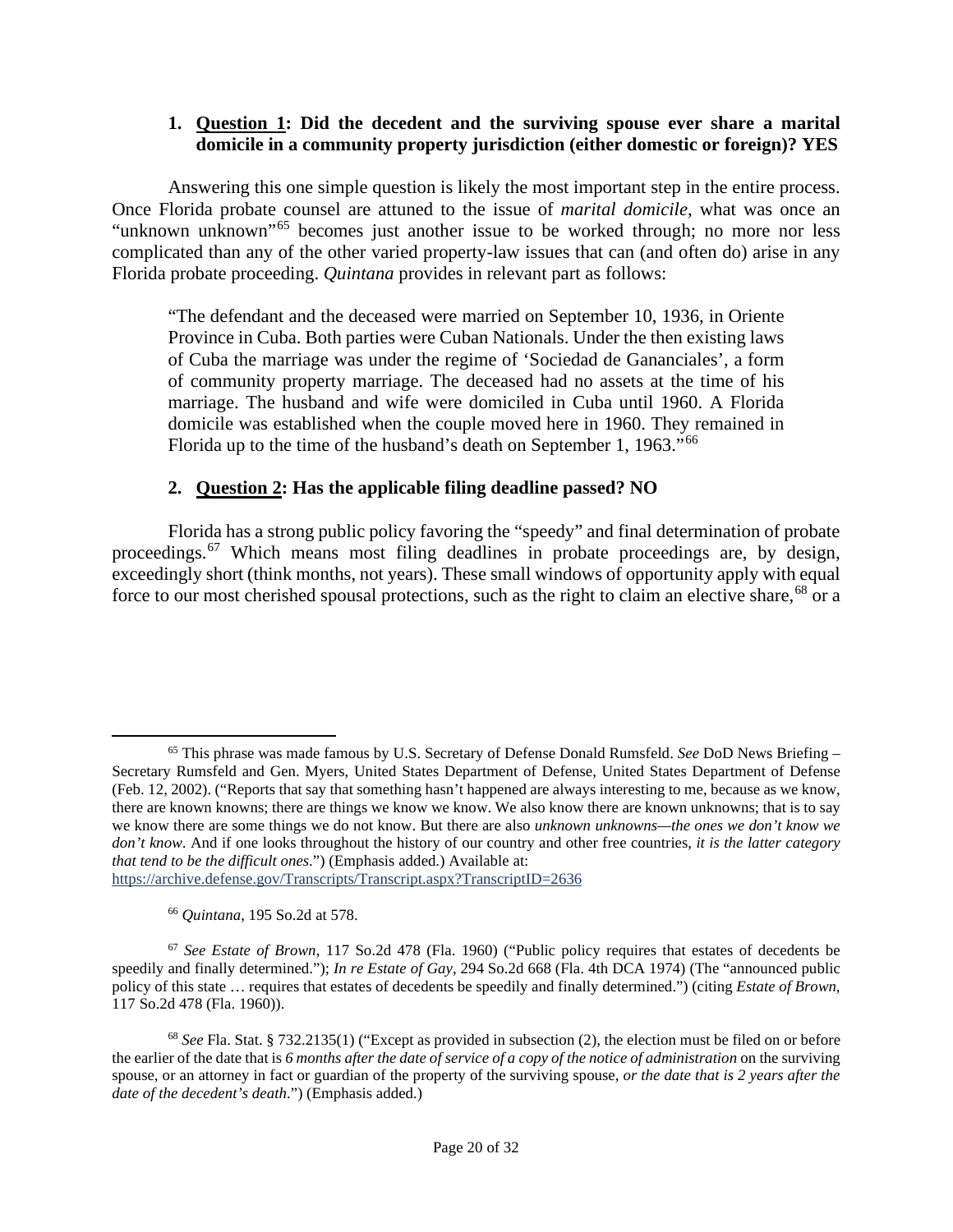one-half interest in the homestead as a tenant in common, <sup>[69](#page-20-0)</sup> or exempt property.<sup>[70](#page-20-1)</sup> Florida's Probate Code is silent with regard to any explicit deadlines to file community-property claims. In *Quintana*, the 3d DCA addressed this statutory gap in a way that favored surviving spouses. As will be seen in the discussion of the 4<sup>th</sup> DCA's decision in *Johnson v. Townsend*, the pendulum has since swung decisively the other way.

In *Quintana* we're told the decedent died on September 1, 1963. The appellate opinion wasn't published until almost four years later on February 14, 1967. We're not told exactly when surviving spouse first asserted her community property claims, but we are told she failed to do so "within the six months provided for in s 733.16 Fla. Stat., F.S.A., the non-claim statute."<sup>[71](#page-20-2)</sup> Fla. Stat. § 733.16 was a creditor-claim filing deadline statute.<sup>[72](#page-20-3)</sup> (This statute "was repealed in 1974 as part of the Probate Code's adoption in 1976.").<sup>[73](#page-20-4)</sup> Nowhere in the *Quintana* opinion is any mention made of anyone contesting the framing of wife's community property claim as a form of creditor claim.

It's natural to expect that probate counsel in common law jurisdictions, like Florida, are not focused on possible community property claims, perhaps until it's too late. Fortunately for the surviving spouse in this case, her failure to file a timely claim was excused by the then-applicable "trust exception" to filing deadlines. *Quintana* provides in relevant part as follows:

<sup>71</sup> *Quintana*, 195 So.2d at 579.

<span id="page-20-3"></span><span id="page-20-2"></span><sup>72</sup> *See* Fla. Stat. § 733.16(1) (1963) ("No claim or demand, whether due or not, direct or contingent, liquidated or unliquidated, or claim for personal property in the possession of the personal representative or for damages, including but not limited to actions founded upon fraud or other wrongful act or commission of the decedent, shall be valid or binding upon an estate, or upon the personal representative thereof, or upon any heir, legatee or devisee of the decedent unless the same shall be in writing and contain the place of residence and post-office address of the claimant, and shall be sworn to by the claimant, his agent or attorney, and be filed in the office of the county judge granting letters. *Any such claim or demand not so filed within six months from the time of the first publication of the notice to creditors shall be void* even though the personal representative has recognized such claim or demand by paying a portion thereof or interest thereon or otherwise; and no cause of action, at law or in equity, heretofore or hereafter accruing, including but not limited to actions founded upon fraud or other wrongful act or omission, shall survive the death of the person against whom such claim may be made, whether suit be pending at the time of the death of such person or not, unless such claim be filed in the manner and within the said six months as aforesaid.") (Emphasis added.)

<span id="page-20-4"></span><sup>73</sup> *Johnson v. Townsend*, 259 So. 3d 851, 858 (Fla. 4th DCA 2018).

<span id="page-20-0"></span><sup>69</sup> *See* Fla. Stat. § 732.401(2)(b) ("The election must be made *within 6 months after the decedent's death* and during the surviving spouse's lifetime. The time for making the election may not be extended except as provided in paragraph (c).") (Emphasis added.)

<span id="page-20-1"></span><sup>70</sup> *See* Fla. Stat. § 732.402(6) ("Persons entitled to exempt property shall be deemed to have waived their rights under this section unless a petition for determination of exempt property is filed by or on behalf of the persons entitled to the exempt property on or before the later of the date that is *4 months after the date of service of the notice of administration or the date that is 40 days after the date of termination* of any proceeding involving the construction, admission to probate, or validity of the will or involving any other matter affecting any part of the estate subject to this section.") (Emphasis added.)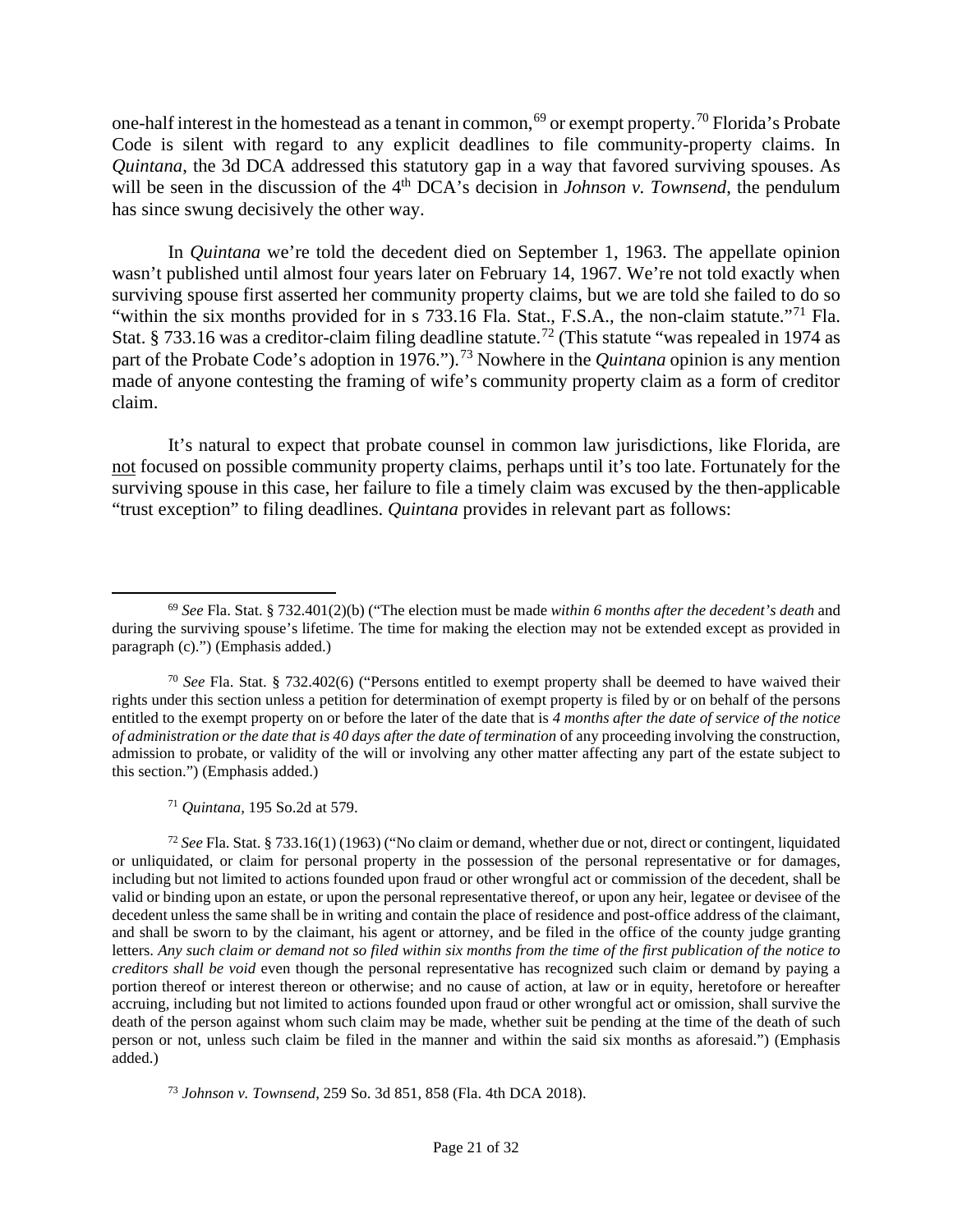"A resulting trust is generally found to exist in transactions affecting community property in noncommunity property states where a husband buys property in his own name. … It is well settled that the Florida nonclaim statute, s 733.16, supra, does not apply so as to require the cestui to file a claim against the estate of the trustee."<sup>[74](#page-21-0)</sup>

### **3. Question 3: When first acquired, was the contested asset community property under the laws of the couple's marital domicile? YES**

The *Quintana* court determined that when first acquired the contested assets were community property under Cuban law. This question is now codified in section 732.217 of Florida's CP Act.[75](#page-21-1) *Quintana* provides in relevant part as follows:

"On or about June 12, 1952, the husband purchased for \$50,000.00, five thousand shares of Okeelanta Sugar Refinery, Inc. stock, a Florida corporation. An additional five thousand shares was acquired for \$50,000.00 on October 30, 1958. …

Whether the source of the purchase price of the stock was from enterprises within Cuba or Florida is not material. What is material and not in conflict is that the husband and wife were domiciled in Cuba at the time of the acquisition of the stock. … Therefore, under the laws of Cuba the stock did not vest in the husband but in the 'Sociedad de Gananciales'. Thus the wife had a vested interest in the stock equal to that of her husband.

The interest which vested in the wife was not affected by the subsequent change of domicile from Cuba to Florida in 1960."[76](#page-21-2)

# **4. Question 4: Can the current assets of the probate estate be traced back to community property? YES**

For over a century prior to the *Quintana* decision, U.S. courts in common-law states had developed a "resulting trust" theory as an asset-tracing tool. Under this theory, common law courts fashioned ownership interests under their property laws that approximated the community-property rights that existed under the laws of a couple's community-property marital domicile.<sup>[77](#page-21-3)</sup>

<sup>74</sup> *Quintana*, 195 So.2d at 578.

<span id="page-21-1"></span><span id="page-21-0"></span><sup>75</sup> *See* Fla. Stat. § 732.217(1) ("[Florida's CP Act applies] to the disposition at death of the following property acquired by a married person: (1) Personal property, wherever located, which: (a) Was acquired as, or became and remained, community property under the laws of another jurisdiction; [or] (b) Was acquired with the rents, issues, or income of, or the proceeds from, or in exchange for, community property ….")

<sup>76</sup> *Quintana*, 195 So.2d at 578-80 (internal citations omitted).

<span id="page-21-3"></span><span id="page-21-2"></span><sup>77</sup> *See* Oldham, J. Thomas, *What if the Beckhams Move to L.A. and Divorce? Marital Property Rights of Mobile Spouses when They Divorce in the United States*, 42 Fam. L.Q. 263, 266 (2008).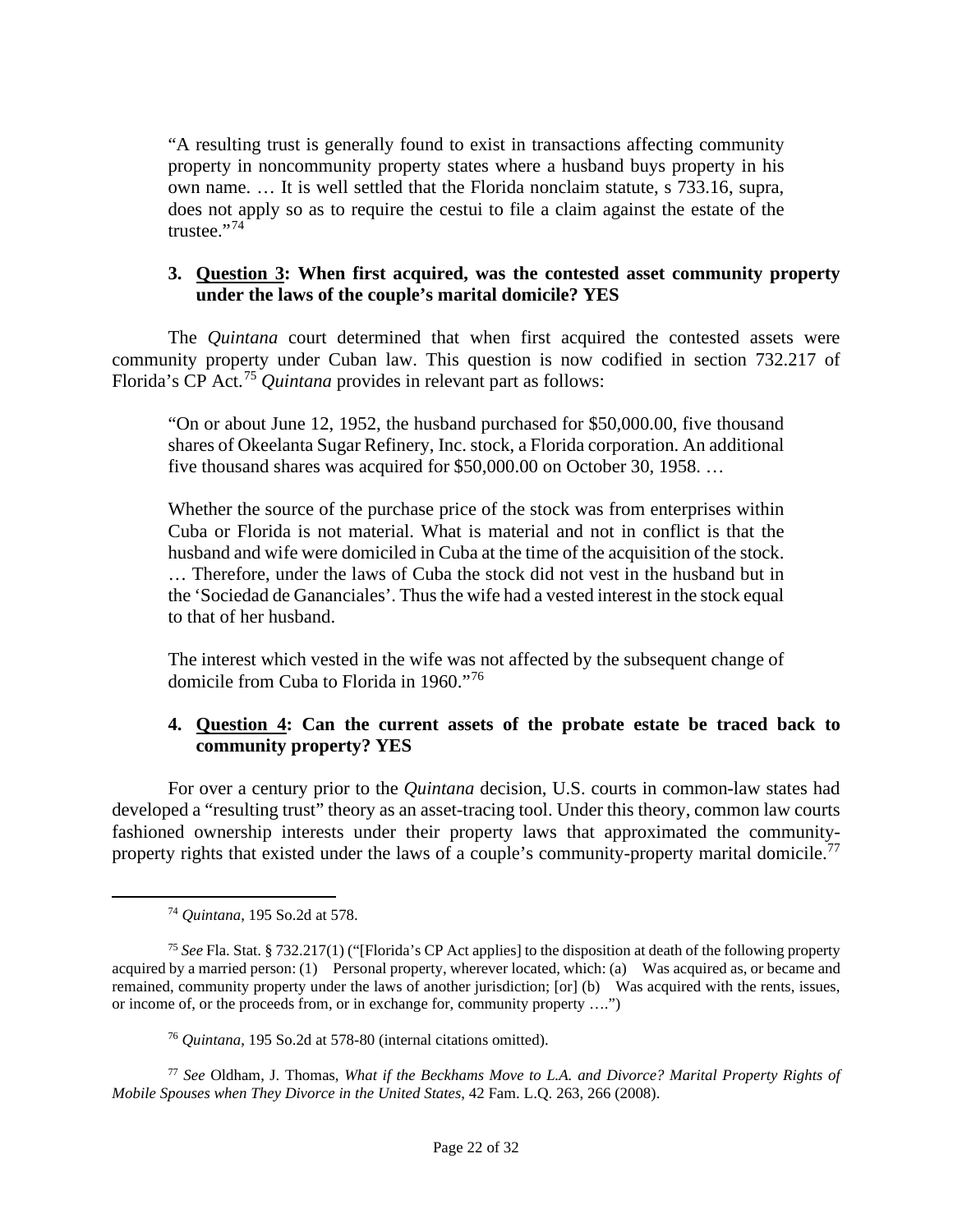Thus, assets acquired in a common-law state titled solely in one spouse's name that could be traced back to community property were deemed to be held one-half in trust for the non-title holding spouse.[78](#page-22-0) And this is exactly what the *Quintana* court did. This asset-tracing step is now codified in section 732.217 of Florida's CP Act.[79](#page-22-1) *Quintana* provides in relevant part as follows:

"Since the promissory note and contract were acquired while the husband and wife were domiciled in Florida, this transaction is controlled by our law. … A resulting trust is generally found to exist in transactions affecting community property in noncommunity property states where a husband buys property in his own name. Therefore, while the husband held legal title to the note and contract, he held a one-half interest in trust for his wife."<sup>[80](#page-22-2)</sup>

The asset tracing table for this case would be as follows (using inflation adjusted figures):

| <b>Marital</b><br><b>Domicile</b> | <b>Stock</b> | <b>Promissory</b><br>Note $\&$<br><b>Contract</b> | <b>Community</b><br><b>Property</b> |
|-----------------------------------|--------------|---------------------------------------------------|-------------------------------------|
| Cuba                              | \$835,480    |                                                   | \$835,480                           |
| Florida                           | \$835,480    | \$835,480                                         | \$835,480                           |
| Community                         |              |                                                   |                                     |
| Property                          |              | \$835,480                                         | \$835,480                           |

# **5. Question 5: Was evidence presented rebutting the presumption that the contested property (or assets traceable to such property) is community property? NO**

The *Quintana* court determined that under the law of the marital domicile at the time the contested property was acquired, all property acquired during the marriage was presumed to be

<span id="page-22-0"></span><sup>78</sup> *See Rozan v. Rozan*, 129 N.W.2d 694 (N.D. 1964) (Use of community property funds of husband and wife, by husband, with wife's consent, to acquire in his own name realty in North Dakota (a common law state), gave rise to an implied trust whereby one-half of the realty was held in trust for the wife.); *Stone v. Sample*, 62 So.2d 307 (Miss. 1953) (Where husband purchased mineral rights in Mississippi (a common law state) with community property funds, taking legal title in his own name, a trust resulted in favor of wife, the husband holding title to wife's one-half interest in trust for her, and the mineral rights and the income therefrom were the joint property of husband and wife.); *Depas v. Mayo,* 11 Mo. 314, 49 Am.Dec. 88 (1848) (A husband and wife, residing in Louisiana (a community property state), and having, during the marriage, acquired a large amount of property, temporarily removed to Missouri (a common law state). While in Missouri, a part of the money belonging to the community was by the husband invested in real estate, and the title taken in his own name. They subsequently returned to Louisiana, and there the wife obtained a divorce from him. In a suit in equity by the wife in Missouri to recover her interest in the land, it was held that the land would be considered in equity as held by the husband in a resulting trust for the wife, to the extent of her interest in the money invested in the purchase; there being no evidence of any assent on the part of the wife to a change in the property by the investment.)

<span id="page-22-2"></span><span id="page-22-1"></span><sup>79</sup> *See* Fla. Stat. § 732.217(1) ("[Florida's CP Act applies] to the disposition at death of the following property acquired by a married person: (1) Personal property, wherever located, which: … (c) *Is traceable to* … community property.") (Emphasis added.)

<sup>80</sup> *Quintana*, 195 So.2d at 580 (internal citations omitted).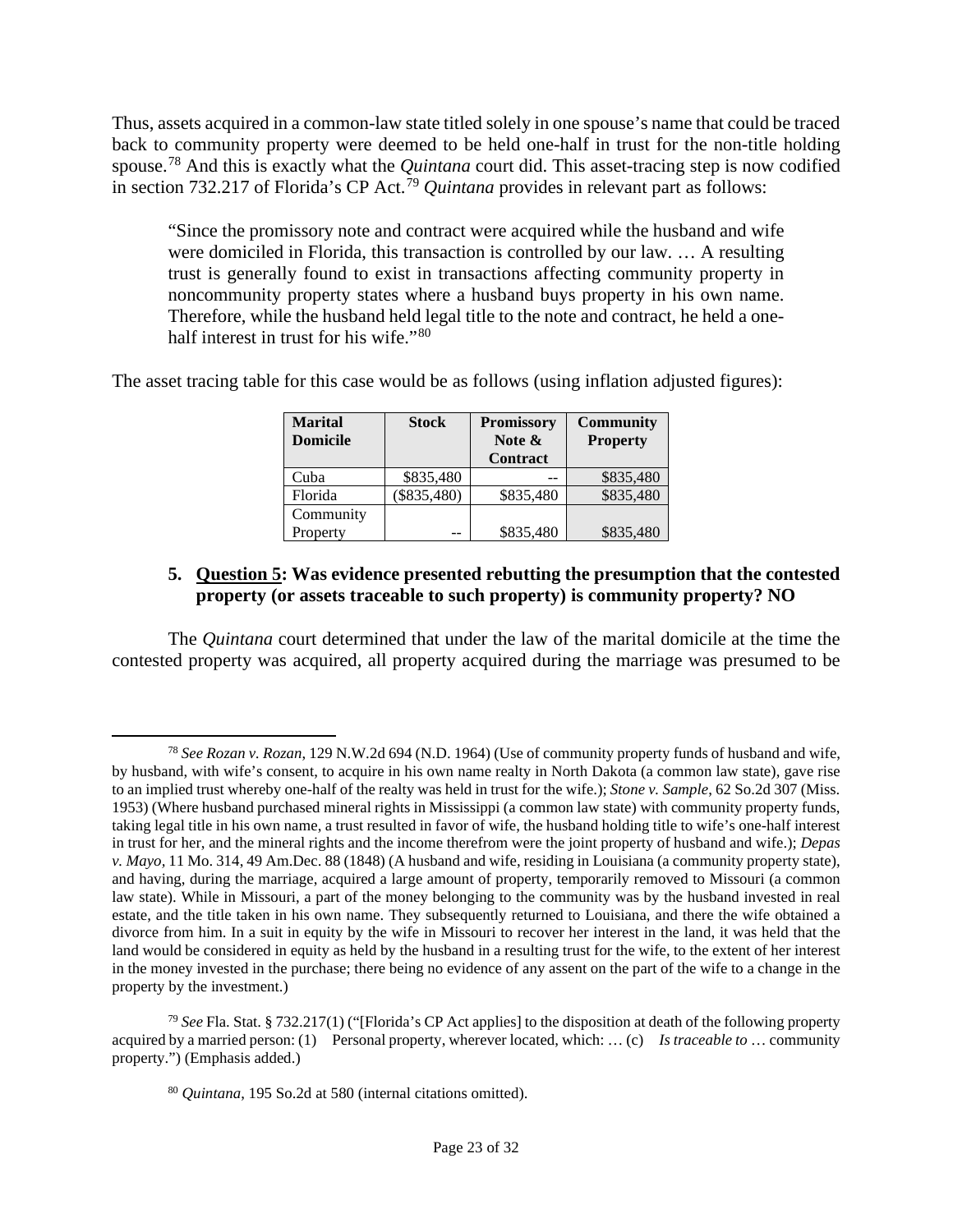community property. This rebuttable presumption is now codified in section 732.218 of Florida's CP Act.[81](#page-23-0) *Quintana* provides in relevant part as follows:

"Section 1407 of the Civil Code of Cuba, the place of the domicile at the time of the acquisition of the stock, provides that all property of the marriage shall be considered as community property until proven to be separate property of the husband or wife. The plaintiffs presented no evidence which would tend to prove that the stock was the separate property of the husband or purchased from proceeds of his separate property. The uncontradicted evidence does show that the husband brought no assets to the marriage."<sup>[82](#page-23-1)</sup>

### **6. Question 6: What is the proper disposition of the community-property assets held by the probate estate? Answer: 50% to wife, remaining 50% distributed to wife and remaining heirs per intestacy statute.**

In *Quintana* the trial court had originally ruled against the surviving spouse's communityproperty claim, declaring that the contested property "was solely owned by the deceased at the time of his death [and thus] the estate of the deceased [was] the owner of the property."[83](#page-23-2) The appellate court reversed this decree, and "remanded with directions to enter a decree in accordance with [its] opinion."<sup>[84](#page-23-3)</sup> Based on the forgoing, this direction presumably resulted in the surviving spouse receiving "her half" of the community property "off the top," and also receiving a onefourth share of husband's remaining half of the property in accordance with Florida's then applicable intestate statue (see above chart, *VALUE OF WIFE'S CLAIM: INTESTATE SUCCESSION*). While not expressly using the term, in so holding the 3d DCA adopted the partial mutability choice-of-law rule (defined above) for testamentary property rights of couples whose prior marital domicile was located in a community property jurisdiction.

# **B.** *Estate of Bach***, 548 N.Y.S.2d 871 (Sur. Ct. 1989)**

The power of asset tracing in cases involving married couples moving from community property jurisdictions to common law jurisdictions cannot be overstated. A dramatic example is the *Estate of Bach*, a post-Uniform Act case out of New York applying the same rules that would apply under Florida's CP Act. New York adopted its version of the Uniform Act in 1981 ("NY's CP Act"). This case is also instructive as a procedural guide for prosecuting claims under Florida's CP Act, because, as observed by the New York court, it "is a classic example of the operation of

<span id="page-23-3"></span><sup>84</sup> *Quintana*, 195 So.2d at 581.

<span id="page-23-1"></span><span id="page-23-0"></span><sup>81</sup> *See* Fla. Stat. § 732.218(1) ("In determining whether [Florida's CP Act applies] to specific property, the following rebuttable presumptions apply: (1) Property acquired during marriage by a spouse of that marriage while domiciled in a jurisdiction under whose laws property could then be acquired as community property is presumed to have been acquired as, or to have become and remained, property to which these sections apply.")

<sup>82</sup> *Quintana*, 195 So.2d at 580.

<span id="page-23-2"></span><sup>83</sup> *Quintana*, 195 So.2d at 579.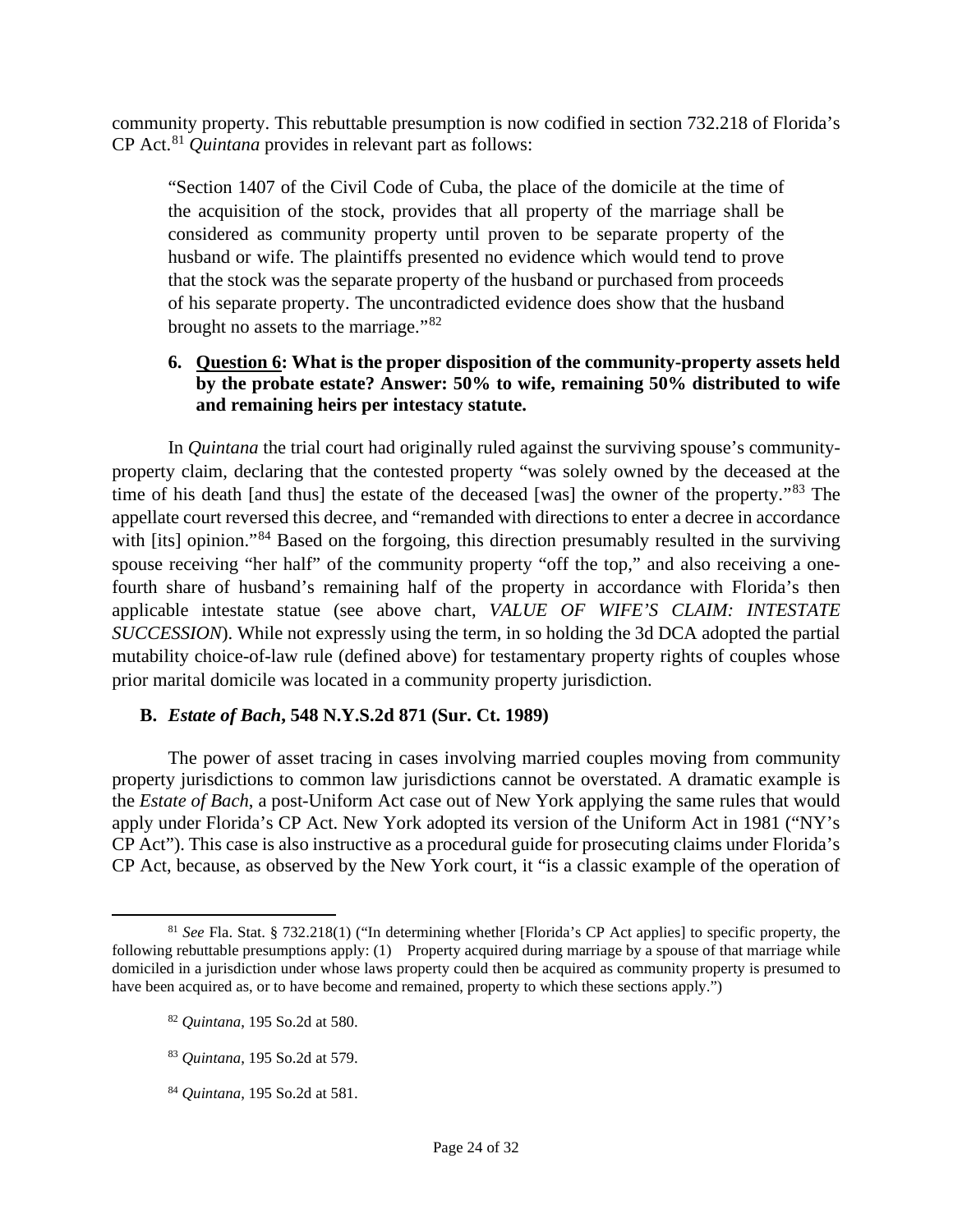the Uniform Act."[85](#page-24-0) According to the "legislative memorandum" for NY CP Act, the purpose of the statute was to "recognize and define the rights of married persons in property acquired while they ... resided in a community property state, after they have moved to a non-community property ('common law') state."[86](#page-24-1)

In this case testator "Arthur Bach (Arthur) died on April 4, 1987, survived by his wife Franca. Under his will dated June 17, 1985, Arthur gave Franca her elective share<sup>[87](#page-24-2)</sup> in trust with remainder to his brother Kurt. The balance of his estate is disposed of 75% to Kurt and 25% among named charities."<sup>[88](#page-24-3)</sup> We are not told the value of the estate. However, based on what we are told, if wife succeeds in her community-property claim, we can estimate that her share of the estate *doubles from one third to two thirds*. For purposes of simplicity, it is assumed that wife's elective share goes to her outright, and that the share going to the decedent's brother is limited to his outright distribution.

|                 | Wife        | Decedent's     | <b>Charities</b> | <b>Total</b> |
|-----------------|-------------|----------------|------------------|--------------|
|                 |             | <b>Brother</b> |                  |              |
| Wife's CP Claim | 50.00%      |                |                  |              |
| Succeeds        | $+16.65%$   |                |                  |              |
|                 | 66.65%      | 25.00%         | 8.35%            | 100.00%      |
| Wife's CP Claim |             |                |                  |              |
| Fails           | 33.30%      | 50.00%         | 16.70%           | 100.00%      |
| Value of Wife's | 66.65%      |                |                  |              |
| CP Claim        | $(33.30\%)$ |                |                  |              |
|                 | 33.35%      |                |                  |              |

#### **VALUE OF WIFE'S CLAIM COMMUNITY PROPERTY UNDER TESTATE SUCCESSION**

<sup>85</sup> *Estate of Bach*, 548 N.Y.S.2d 871, 874 (Sur. Ct. 1989)

<span id="page-24-1"></span><span id="page-24-0"></span><sup>86</sup> *Estate of Bach*, 548 N.Y.S.2d at 874-875 (quoting Memorandum in Support of S.1151, 1981 N.Y. Legis. Ann., at 111).

<sup>88</sup> *Estate of Bach*, 548 N.Y.S.2d at 873.

<span id="page-24-3"></span><span id="page-24-2"></span><sup>&</sup>lt;sup>87</sup> Under EPTL § 5-1.1-A, New York spouses are entitled to an elective share equal to one-third (1/3) of the deceased spouse's net estate.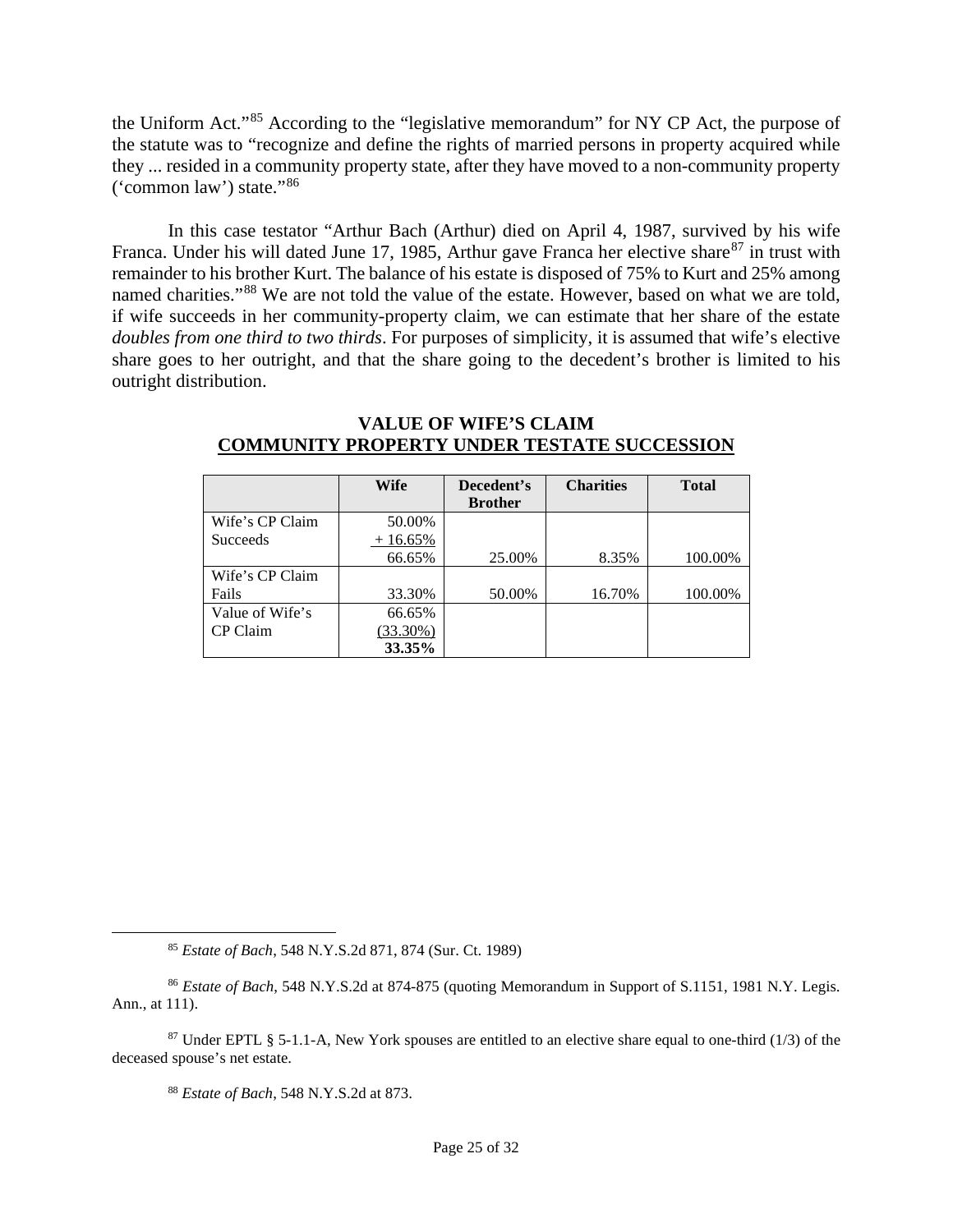# **1. Question 1: Did the decedent and the surviving spouse ever share a marital domicile in a community property jurisdiction (either domestic or foreign)? YES**

The answer to this question is yes. *Bach* provides in relevant part as follows:

"Arthur and Franca were married in Bolivia about fifty years ago. … Furthermore, it is undisputed that Bolivia is a community property country."[89](#page-25-0)

# **2. Question 2: Has the applicable filing deadline passed? NO**

We are not told what the applicable post-death filing deadline is for this kind of claim in New York, but we are told surviving spouse filed her claim the month after her husband died. Presumably this satisfied the applicable filing deadline. The decedent died on April 4, 1987, and on "May 20, 1987, [wife] commenced a proceeding to discover that part of her husband's estate which constitutes 'community property."<sup>5[90](#page-25-1)</sup>

In terms of procedure, under NY's CP Act "the surviving spouse is required to make a written demand upon the court or the personal representative of the deceased spouse. If the fiduciary or the beneficiaries do not acquiesce, the surviving spouse must bring a proceeding to discover community property in the possession of the personal representative."<sup>[91](#page-25-2)</sup> This is the same procedure a Florida surviving spouse would be required to follow under section 732.223 of the Florida's CP Act. Surviving spouse complied with these requirements.

# **3. Question 3: When first acquired, was the contested asset community property under the laws of the couple's marital domicile? YES**

The decedent and his wife moved to New York from Bolivia 30 years prior to his death. However, while in Bolivia and while married to his surviving spouse, the decedent owned a textile business with his brother. This business was sold after the couple had moved to New York.

# **4. Question 4: Can the current assets of the probate estate be traced back to community property? YES**

In this case the surviving spouse traced her contested community-property rights back 30 years! *Bach* provides in relevant part as follows:

"Arthur and Franca were married in Bolivia about fifty years ago. During the couple's marriage, Arthur and his brother Kurt owned a textile business. The business was initially funded during the marriage by a gift or a loan of \$10,000 from their father. Around 1957, Arthur and Franca left Bolivia to establish

<span id="page-25-0"></span><sup>89</sup> *Estate of Bach*, 548 N.Y.S.2d at 873.

<span id="page-25-1"></span><sup>90</sup> *Estate of Bach*, 548 N.Y.S.2d at 873.

<span id="page-25-2"></span><sup>91</sup> *Estate of Bach*, 548 N.Y.S.2d at 874 (citing EPTL § 6-6.4).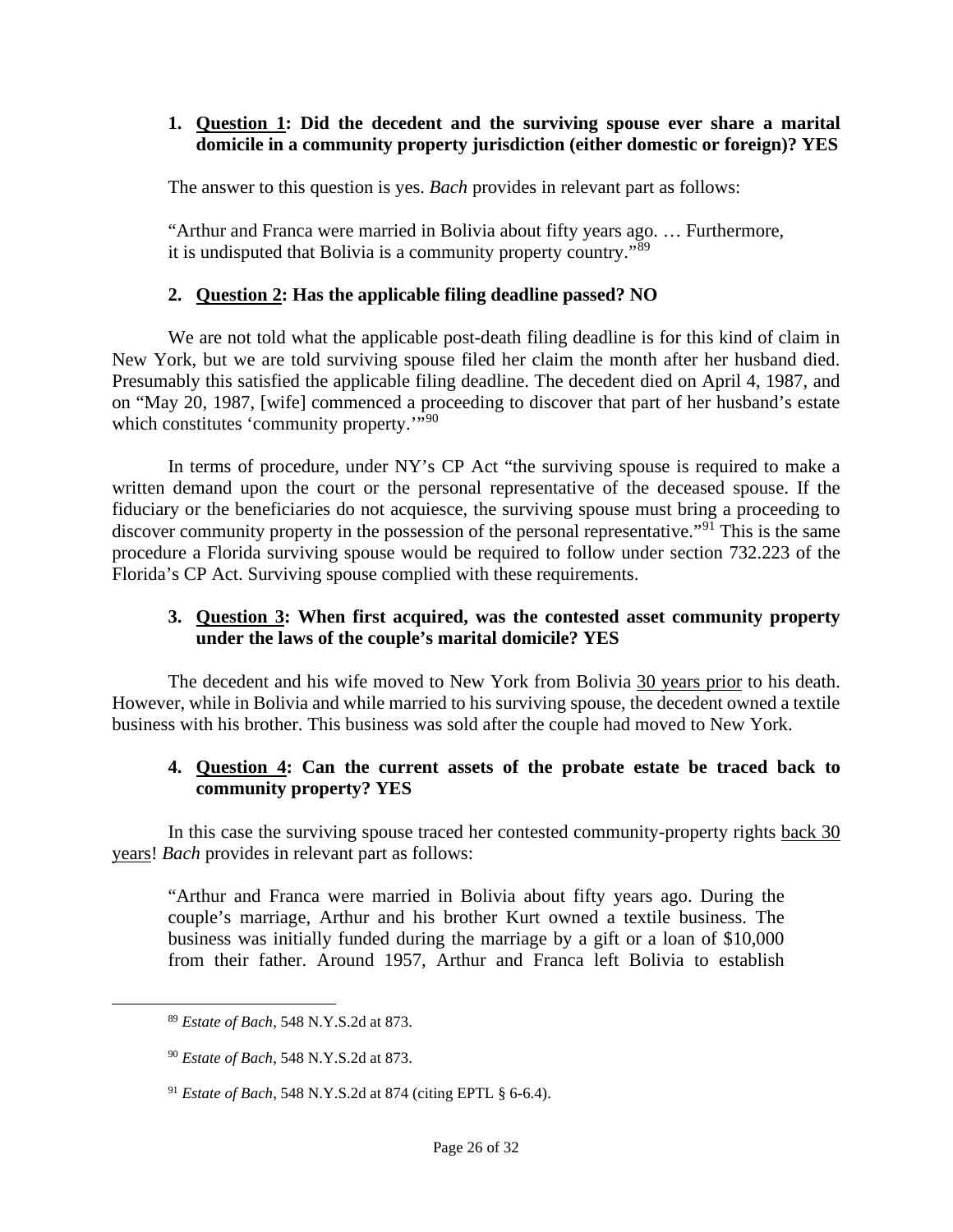permanent residence in New York following Kurt's move a year earlier. All three eventually became U.S. citizens. While all were living in New York, the business in Bolivia was sold and the proceeds divided between Arthur and Kurt. Thereafter, Arthur never had any other source of income and he and his wife lived on the income from the proceeds of the sale of the business. Thus, there is apparently no dispute that decedent's estate is traceable to the Bolivian assets."<sup>[92](#page-26-0)</sup>

The asset tracing table for this case would be as follows:

| <b>Marital</b><br><b>Domicile</b> | <b>Community</b><br><b>Property</b> | <b>Community</b><br><b>Property</b> |  |
|-----------------------------------|-------------------------------------|-------------------------------------|--|
| <b>Bolivia</b>                    | 100%                                |                                     |  |
| New York                          | (100%)                              | 100%                                |  |

### **5. Question 5: Was evidence presented rebutting the presumption that the contested property (or assets traceable to such property) is community property? NO**

Under NY's CP Act "the surviving spouse is aided by a rebuttable presumption: property acquired by the deceased spouse while domiciled in a jurisdiction which recognizes the right of a surviving spouse to community property is presumed to have been acquired as or have become, and remained, community property to which [the Act] applies."<sup>[93](#page-26-1)</sup> This is the same rebuttable presumption that would apply in a similar Florida proceeding under section 732.218 of Florida's CP Act.

Wife's contention that her husband's entire estate consisted of assets traceable to community property they first acquired while domiciled in Bolivia was uncontested. Based on this concession, the court had no trouble concluding the statutory presumption had not been rebutted. *Bach* provides in relevant part as follows:

"As discussed previously, under EPTL 6–6.4, Franca would now be entitled to pursue her discovery proceeding in order to identify personal property in her husband's estate from which she is entitled to her one-half share. However, the executor has not disputed Franca's contention that all of Arthur's estate consists of the proceeds of the Bolivian property. Therefore, there is nothing for Franca to discover. She has established that Bolivia is a community property country and her claim that her husband's estate consists solely of community property assets is uncontroverted. In addition to being uncontested, her latter contention is aided by EPTL 6–6.2 which, as mentioned earlier, provides that property acquired by the deceased spouse, while domiciled in a community property jurisdiction, is

<span id="page-26-0"></span><sup>92</sup> *Estate of Bach*, 548 N.Y.S.2d at 873.

<span id="page-26-1"></span><sup>93</sup> *Estate of Bach*, 548 N.Y.S.2d at 874 (citing EPTL § 6-6.2).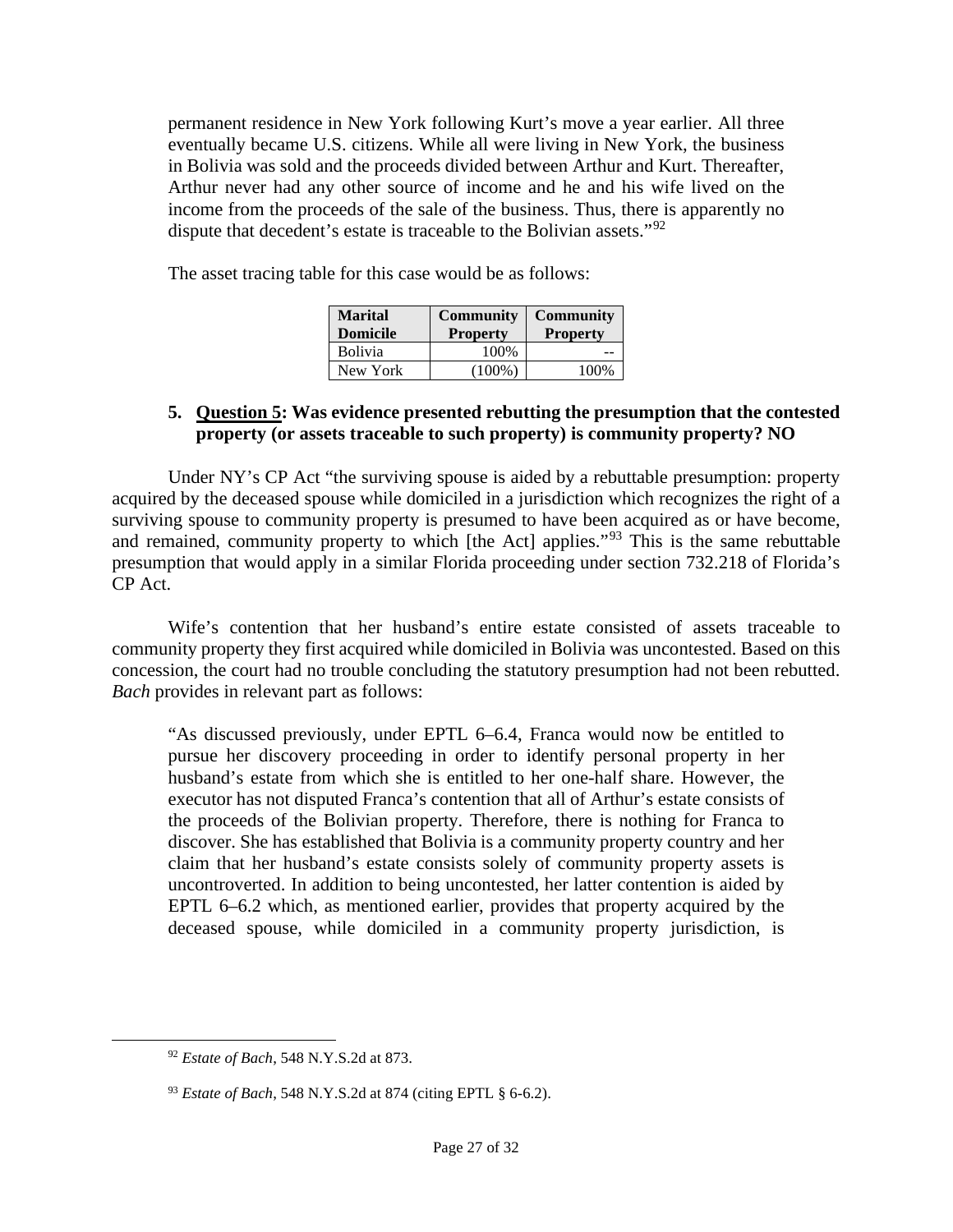presumed to have been acquired and to have become and remained community property."[94](#page-27-0)

### **6. Question 6: What is the proper disposition of the community-property assets held by the probate estate? Answer: 50% to wife, remaining 50% distributed to wife and remaining beneficiaries per husband's will.**

The court entered summary judgment granting surviving spouse's community property claim. Based on this ruling and a Bolivian martial domicile established 50 years prior, the decedent's entire New York probate estate was distributed in "the typical pattern of community property which permits the deceased spouse to dispose of 'his half' of the community property, while confirming the title of the surviving spouse in 'her half.'"<sup>[95](#page-27-1)</sup> The end result was that surviving spouse's share of the estate was effectively doubled (see chart above). *Bach* provides in relevant part as follows:

"Based upon all the foregoing, Franca's cross motion for summary judgment must be granted as a matter of law. Under the provisions of [New York's CP Act], she is entitled to one-half of her husband's estate outright. With respect to the other half of decedent's estate, the provisions of his will remain in force and effect."[96](#page-27-2)

#### **C.** *Johnson v. Townsend***, 259 So.3d 851 (Fla. 4th DCA 2018)**

The *Johnson* case is important for two reasons. First, it is the only appellate decision to examine Florida's CP Act. Second, it is the first time a Florida appellate court has applied Florida's probate creditor filing deadlines to a surviving spouse's community-property claim (in this case the claim was filed late, and thus forfeited). Against this backdrop, the need for public awareness of these claims and the consequences of failing to act promptly has never been greater.

In *Johnson* the decedent had previously been divorced in California (a community property state).<sup>[97](#page-27-3)</sup> In that same year, 1983, decedent married again in Georgia (a common law state), he and his wife then moved to Texas (a community property state), then ultimately they retired to Florida (a common law state). <sup>[98](#page-27-4)</sup> The decedent passed away 15 years later in 2015 at the age of 83, survived by his wife and four daughters from his prior marriage.<sup>[99](#page-27-5)</sup>

<span id="page-27-3"></span><span id="page-27-2"></span><span id="page-27-1"></span><span id="page-27-0"></span><sup>97</sup> See Petition for the Establishment and Probate of Lost Will of Clark A. Johnson Pursuant to Fla. Statute 733.207 (2014), *In re Estate of Clark A. Johnson, Deceased*, Case No. 50-2015-CP-001096-XXXX-NB (Fla. 15th Cir. Ct. March 4, 2015, Docket No. 7) ("Lost Will Petition").

<span id="page-27-5"></span><span id="page-27-4"></span><sup>98</sup> *See* Petition to Determine and Perfect Surviving Spouse's Community Property Interest in Estate Assets, *In re Estate of Clark A. Johnson, Deceased*, Case No. 50-2015-CP-001096-XXXX-NB (Fla. 15th Cir. Ct. Sept. 6, 2017, Docket No. 110) ("Community Property Petition").

<sup>94</sup> *Estate of Bach*, 548 N.Y.S.2d at 875.

<sup>95</sup> Uniform Act, Prefatory Note.

<sup>96</sup> *Estate of Bach*, 548 N.Y.S.2d at 875.

<sup>99</sup> *See* Lost Will Petition, *supra* note 97.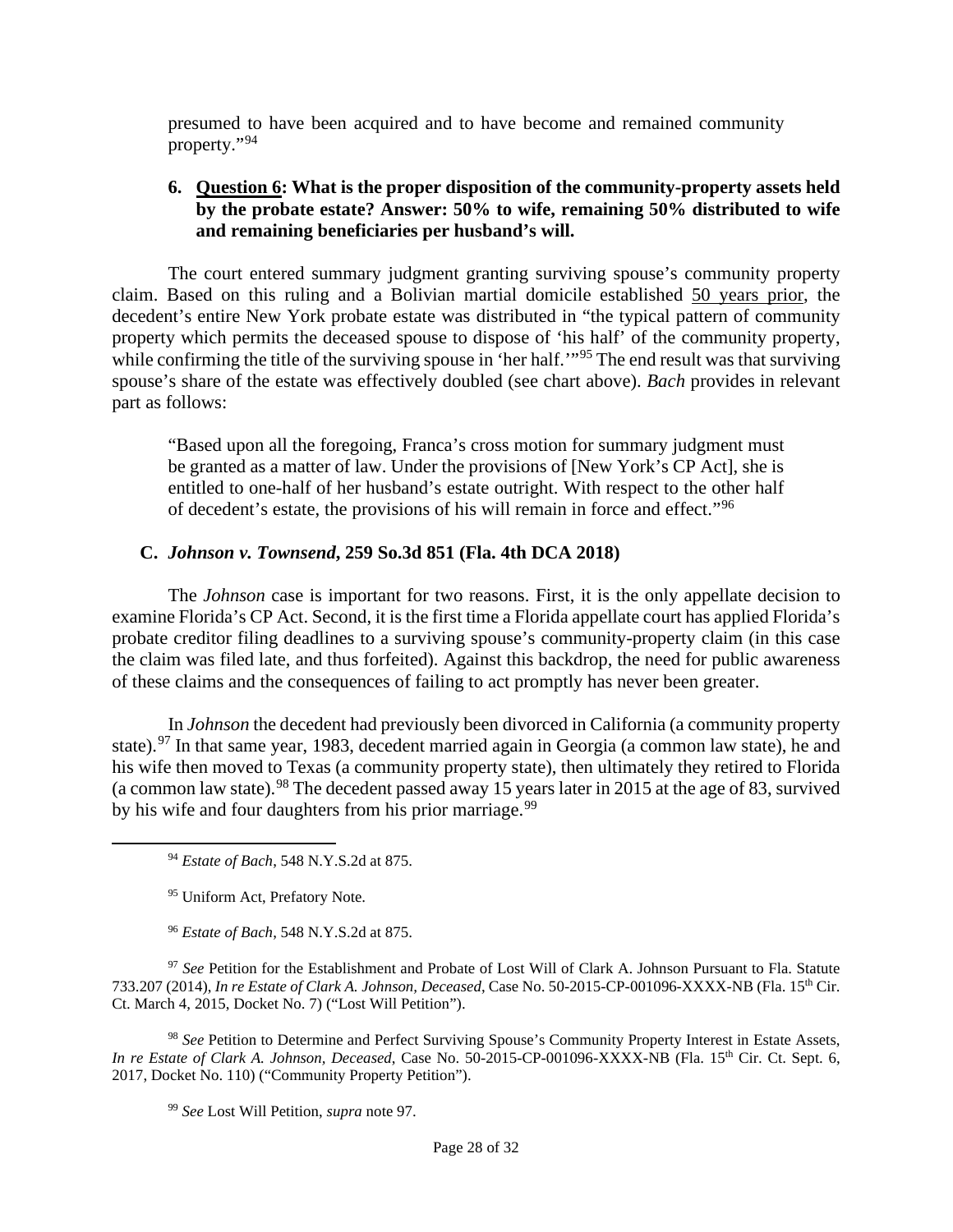At the time of his death the decedent owned a \$3 million investment account he had acquired when his marital domicile was in Texas, which was titled in his name alone. Surviving spouse claimed she owned half of that account as community property.<sup>[100](#page-28-0)</sup> Surviving spouse's community-property petition also originally included a reference to the sale of their Texas residence for \$1.4 million, the proceeds of which they re-invested in their Florida homestead property. This homestead property was later sold, and a substantial portion of the net proceeds of that sale were titled in ventures or investments in the decedent's name alone. In total then, surviving spouse could trace \$4.4 million in community-property assets to the couple's marital domicile in Texas. However, section 732.225 of Florida's CP Act contains a "conclusive presumption" establishing that community-property spouses moving to Florida and purchasing homestead property intended to "sever" any community-property interests in such property. Based on this statutory carve out surviving spouse appears to have abandoned her claim to the \$1.4 million of community property that passed through the Florida homestead (it's not mentioned in the appellate opinion), and instead focused exclusively on the \$3 million investment account.

The decedent's estate planning documents were complex, but essentially boiled down to a  $50/50$  split between his surviving spouse and children from his prior marriage.<sup>[101](#page-28-1)</sup> For purposes of simplicity, the damages calculation chart for this case assumes all parties received their respective shares of the estate outright and free of trust.

|                 | <b>Spouse</b> | Children of     | <b>Total</b> |
|-----------------|---------------|-----------------|--------------|
|                 |               | Prior           |              |
|                 |               | <b>Marriage</b> |              |
| Wife's CP Claim | \$1,500,000   | \$1,500,000     |              |
| <b>Succeeds</b> | \$750,000     | $(\$750,000)$   |              |
|                 | \$2,250,000   | \$750,000       | \$3,000,000  |
| % of Total      | 75%           | 25%             | 100%         |
| Wife's CP Claim |               |                 |              |
| Fails           | \$1,500,000   | \$1,500,000     | \$3,000,000  |
| % of Total      | 50%           | 50%             | 100%         |
|                 | \$2,250,000   |                 |              |
| Value of Wife's | (\$1,500,000) |                 |              |
| CP Claim        | \$750,000     |                 |              |

#### **VALUE OF WIFE'S CLAIM COMMUNITY PROPERTY UNDER TESTATE SUCCESSION**

<span id="page-28-0"></span><sup>100</sup> *See* Community Property Petition, *supra* note 98.

<span id="page-28-1"></span><sup>101</sup> *See* Lost Will Petition, *supra* note 97.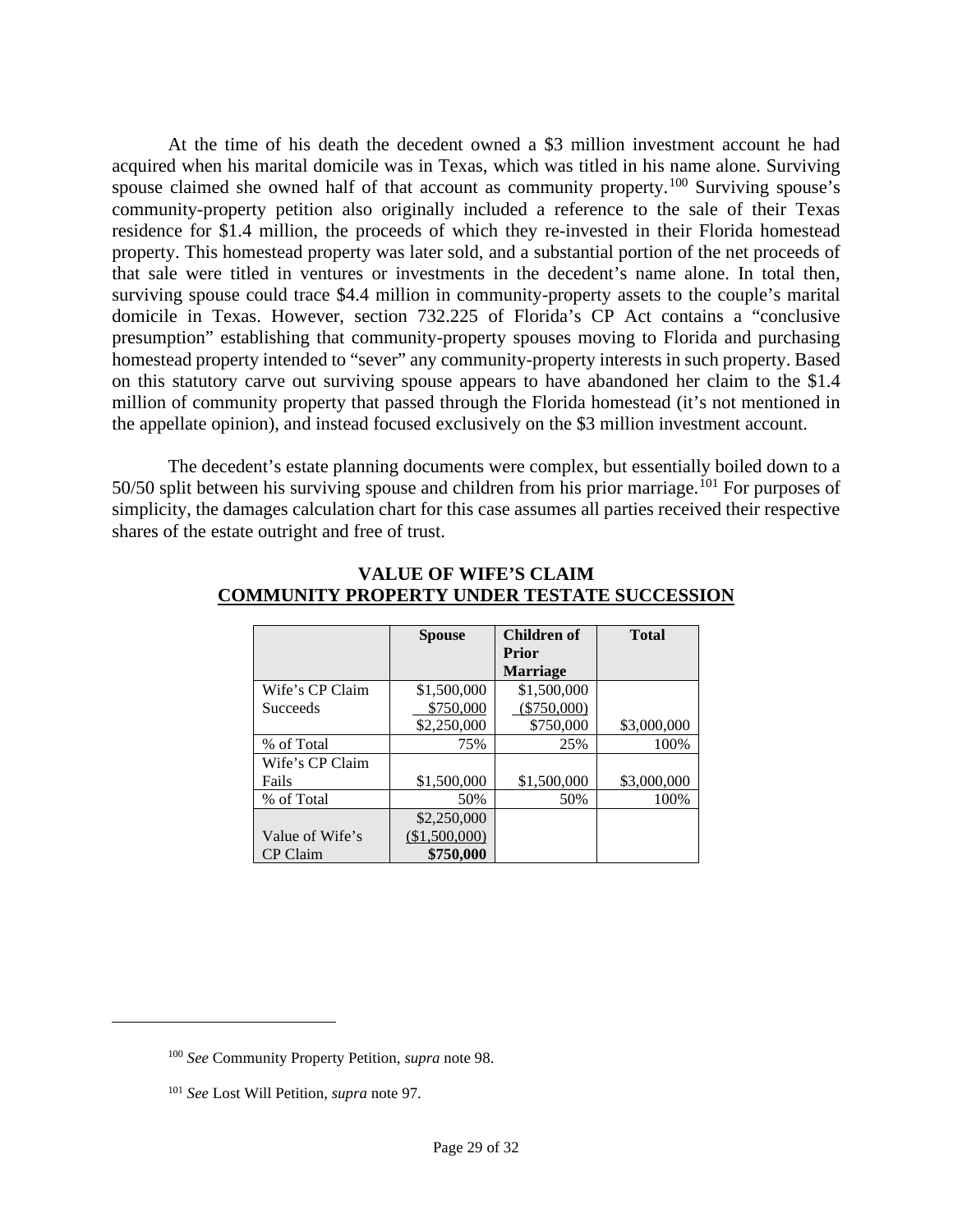### **1. Question 1: Did the decedent and the surviving spouse ever share a marital domicile in a community property jurisdiction (either domestic or foreign)? YES**

The issue of marital domicile was not adjudicated because, as explained below, both the probate court judge and the 4<sup>th</sup> DCA concluded that wife's claim was filed late, and thus forfeited. However, based on the allegations contained in her Community Property Petition, she claimed that the couple's marital domicile was located in Texas prior to moving to Florida.[102](#page-29-0) For purposes of our discussion we will assume wife would have prevailed on this point.

# **2. Question 2: Has the applicable filing deadline passed? YES: CLAIM FORFEITED**

Wife filed her Community Property Petition "two years eight-and-a-half months after the decedent's death."[103](#page-29-1) She argued that since her community-property claim wasn't a probate creditor claim, it didn't matter how long she waited. This argument failed both at the trial court level and on appeal. First, the 4<sup>th</sup> DCA held that a surviving spouse's claim under Florida's CP Act is in fact "a liability of the decedent," and thus a form of probate creditor claim, as that term is defined in our Probate Code.<sup>[104](#page-29-2)</sup>

"The wife's community property interest is 'a liability of the decedent.' Although the decedent's possession of the community property in his name may have created a resulting trust, *see Quintana*, 195 So.2d at 580 ('A resulting trust is generally found to exist in transactions affecting community property in noncommunity property states where a husband buys property in his own name.'), upon the decedent's death, his estate became liable to the wife for her community property interest. Thus, upon the decedent's death, the wife's community property interest was a claim which the wife had to pursue."<sup>[105](#page-29-3)</sup>

Once surviving spouse lost the definitional argument, her claim (filed over two years after her husband's death) was doomed. As a creditor claim, it was clearly untimely and consequently forfeited.

"Second, to the extent the decedent possessed the community property in his name at the time of his death, the wife's failure to make a claim upon her community property interest within section 733.702(1)'s three-month claim period barred her later-filed untimely claim (in the form of her petition). See § 733.702(1), Fla. Stat. (2015) ("If not barred by s. 733.710, no claim or demand against the decedent's estate that arose before the death of the decedent ...[and] *no claim for personal* 

<sup>102</sup> *See* Community Property Petition, *supra* note 98.

<sup>103</sup> *Johnson*, 259 So.3d at 854.

<span id="page-29-3"></span><span id="page-29-2"></span><span id="page-29-1"></span><span id="page-29-0"></span><sup>104</sup> *See* Fla. Stat. § 731.201(4): "Claim" means a *liability of the decedent*, whether arising in contract, tort, or otherwise, and funeral expense. (Emphasis added.)

<sup>105</sup> *Johnson*, 259 So.3d at 857.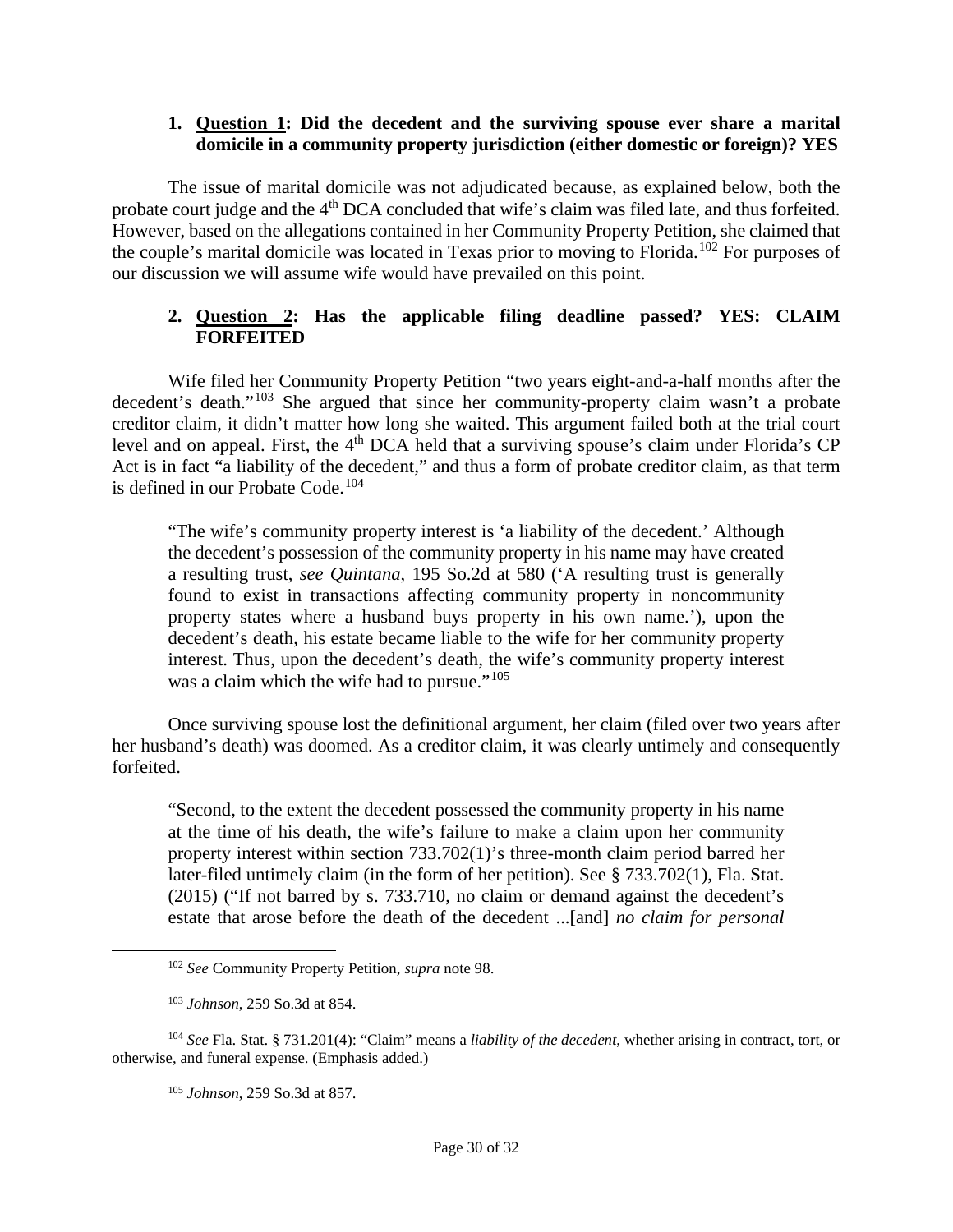*property in the possession of the personal representative* ... is binding on the estate, on the personal representative, or on any beneficiary *unless filed in the probate proceeding on or before the later of the date that is 3 months after the time of the first publication of the notice to creditors* or, as to any creditor required to be served with a copy of the notice to creditors, 30 days after the date of service on the creditor ....") (emphasis added).

Third, to the extent the wife's petition is not only a "claim" under section 731.201(4) but also a cause of action, the wife's failure to make a claim upon her community property interest within section 733.710(1)'s two-year claim period barred her later-filed untimely claim (in the form of the petition). See § 733.710(1), Fla. Stat. (2015) ("Notwithstanding any other provision of the code, *2 years after the death of a person, neither the decedent's estate, the personal representative, if any, nor the beneficiaries shall be liable for any claim or cause of action against the decedent*, whether or not letters of administration have been issued, except as provided in this section.") (emphasis added). $10^{106}$  $10^{106}$  $10^{106}$ 

But what about the "trust exception" to Florida's probate-creditor deadlines? It worked in *Quintana*, why not now? Because the 3d DCA decided *Quintana* in 1967, almost a decade prior to Florida's adoption of its new Probate Code in 1976. Under our current statutory framework, the trust exception no longer applies to the kind of "implied" trust relationship common-law courts had developed over time to account for community property titled solely in one spouse's name (discussed above). According to the 4<sup>th</sup> DCA, under current Florida law a late-filed community property claim does not qualify for the trust exception in the absence of "an express trust or any other clearly defined means by which the decedent held the community property interest on her behalf." Surviving spouse made no such allegations in this case, thus her late-filed community property claim was forfeited.

"Fourth, the wife's reliance upon the common law trust exception is unavailing. The primary case upon which the wife relies, *Quintana*, construed section 733.16, Florida Statutes, which was repealed in 1974 as part of the Probate Code's adoption in 1976. Thus, *Quintana*'s viability is questionable. *See* [*Scott v. Reyes*, 913 So.2d 13, 17 (Fla. 2d DCA 2005)] ("[T]he repeal of the former Florida Probate Law and the adoption of the Code call into question the continued viability of some of the earlier decisions that have applied the trust exception to exclude certain types of claims from the operation of the statute."). Upon the Probate Code's adoption, "[t]he 'trust exception' ... to the requirements of the nonclaim statute, as those exceptions pertain to recovery of property from an estate, have effectively been limited [by the Probate Code] to those situations where the decedent clearly held the property on behalf of the actual owner either by way of an express trust or some other clearly defined means." *Id*. at 18 (citation omitted). In *Scott*, our sister court, applying that limitation, concluded that the trust exception was inapplicable in that case because the wife there "did not allege the existence of an express trust or any other clearly defined means by which the Decedent held the accounts on her

<span id="page-30-0"></span><sup>106</sup> *Johnson*, 259 So.3d at 857-858.